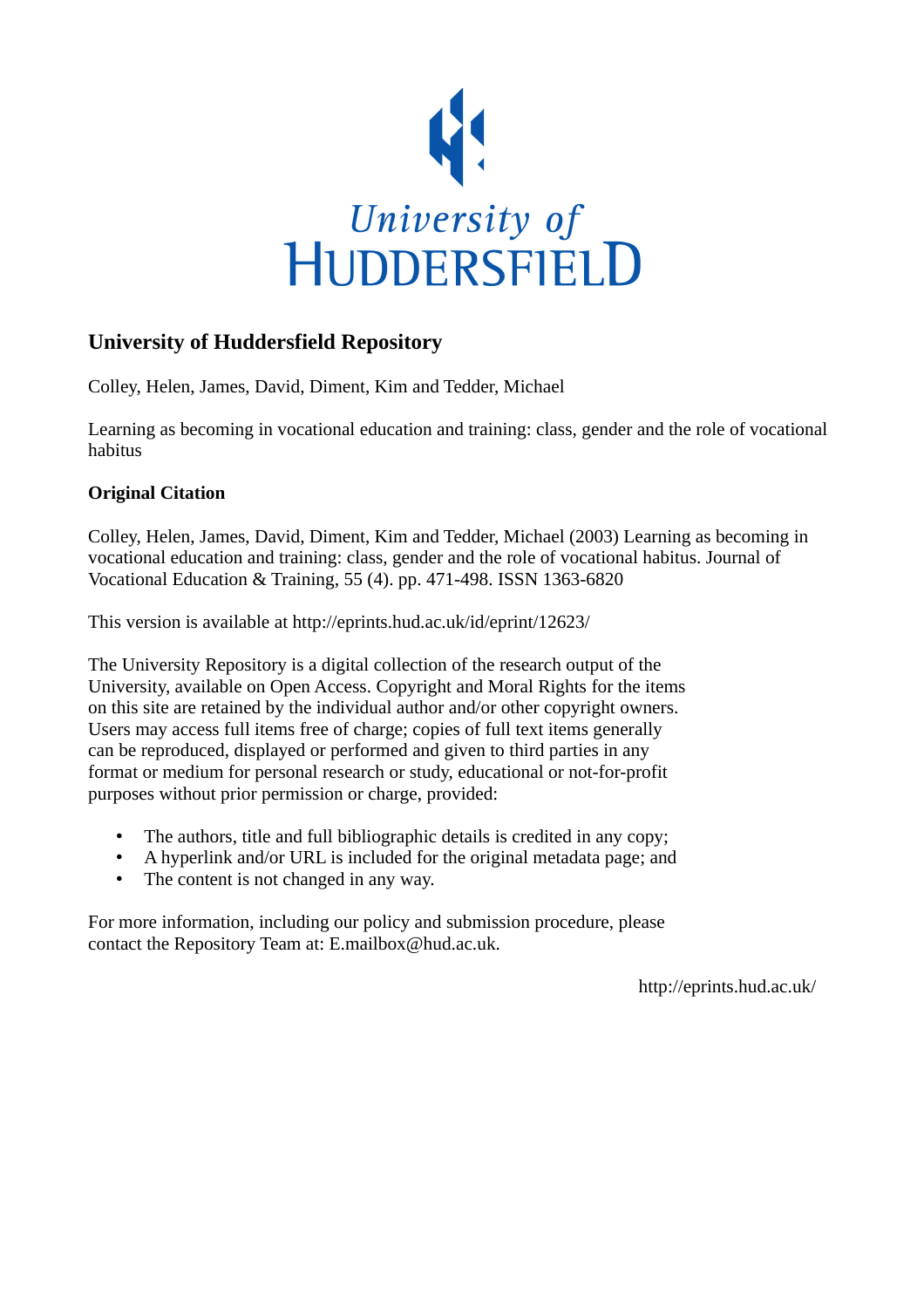# **Learning as becoming in vocational education and training: class, gender and the role of vocational habitus**

by

Helen Colley (University of Leeds) David James (University of West of England, Bristol) Michael Tedder (Cornwall College, St. Austell) Kim Diment (University of West of England, Bristol)

*Journal of Vocational Education and Training*  Vol 55, No 4, pp 471-496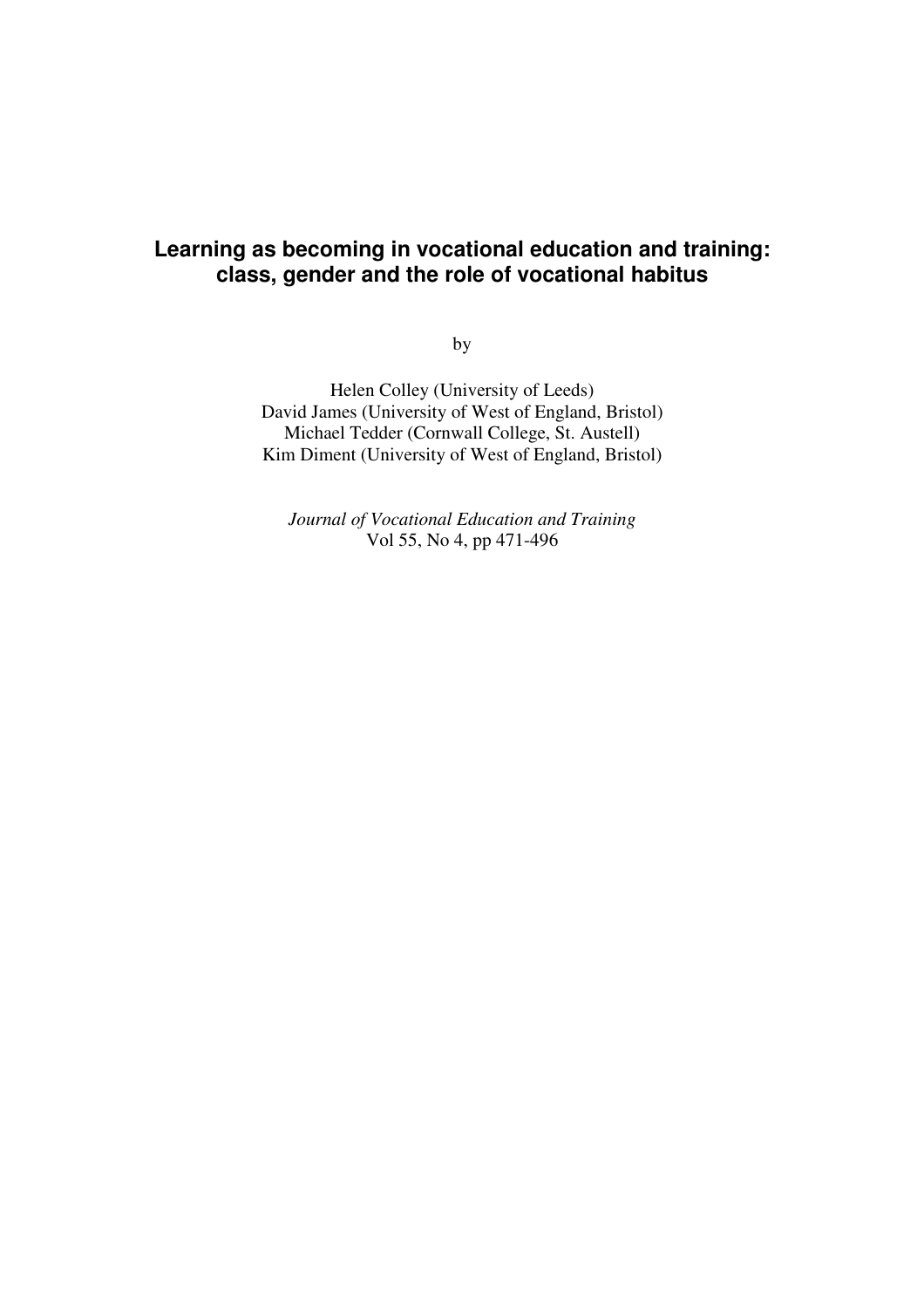# **Learning as becoming in vocational education and training: class, gender and the role of vocational habitus**

# **Abstract**

Official accounts of learning in vocational education and training emphasise the acquisition of technical skills and knowledge to foster behavioural competence in the workplace. However, such accounts fail to acknowledge the relationship between learning and identity. Drawing on detailed case studies of three vocational courses – in childcare, healthcare and engineering – in English further education colleges, within the project *Transforming Learning Cultures in Further Education*, we argue that learning is a process of becoming. Learning cultures, and the vocational cultures in which they are steeped, transform those who enter them. We develop the concept of 'vocational habitus' to explain a central aspect of students' experience, as they have to orient to a particular set of dispositions – both idealised and realised. Predispositions related to gender, family background and specific locations within the working class are necessary but not sufficient for effective learning. Vocational habitus reinforces and develops these in line with demands of the workplace, although it may reproduce social inequalities at the same time. Vocational habitus involves developing not only a 'sense' of how to be, but also 'sensibility': requisite feelings and morals, and the capacity for emotional labour.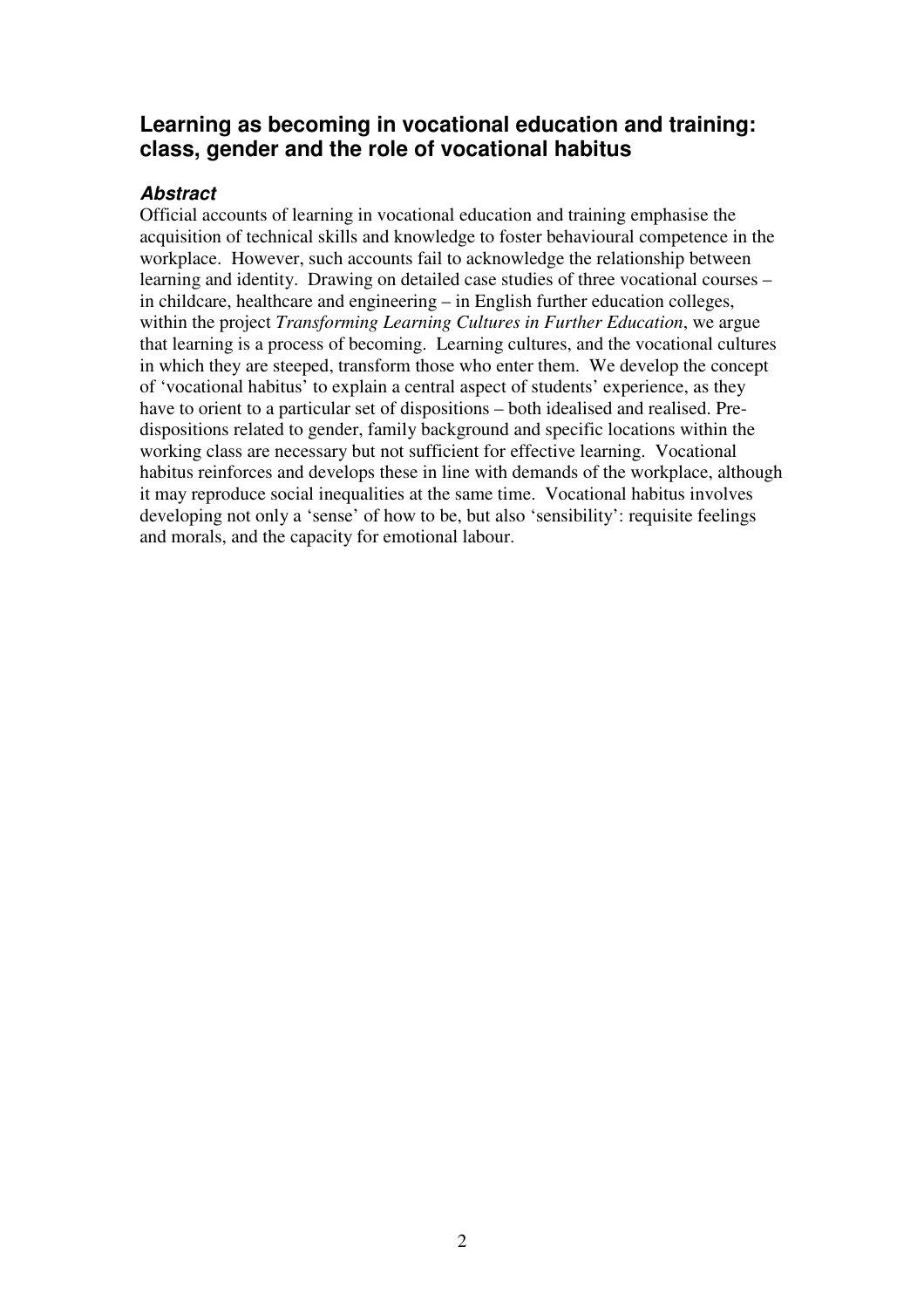# **Learning as becoming in vocational education and training: class, gender and the role of vocational habitus**

## **Introduction**

Three decades ago, direct transition from compulsory schooling to work was the norm for many young people in England. Since the collapse of this youth labour market in the late 1970s, school-to-work transitions have become extended (Rikowski, 2001). Almost three-quarters of 16 year-olds now continue to participate in full-time education, and almost half of these pursue vocational education and training (VET) courses in further education (FE) colleges (DfES, 2001). This paper is focused on that provision (although we note here that the majority of FE students are adults). This expansion of the FE sector has produced a highly diversified market in VET, with courses that range from foundation to advanced level, and from general provision relating to broad occupational areas (such as Business Studies or Health and Social Care) to specialised training for particular jobs. This is in addition to youth training based in the workplace with (usually) one day per week off-the-job provision, some of which is also delivered in FE. Much VET was re-developed around the competence-based approach typified by National Vocational Qualifications (NVQs) in the early 1990s, and advocates for this model argued that, as a result, lecturers would have to meet the challenge of a new role: '[they] will need to be more than subject specialists and think more about the process of learning' (Jessup, 1991, p.106).

 The challenge of understanding better the process of learning in FE is at the heart of our work in the national project *Transforming Learning Cultures in Further Education* (TLC), within the Economic and Social Research Council's (ESRC) Teaching and Learning Research Programme. Hodkinson and James (2004) provide a detailed overview of the TLC, but here we re-iterate some of its key premises: that teaching and learning are primarily social and cultural rather than individual and technical activities; they should therefore be studied in authentic settings; this in turn means addressing their complexity, through a cultural perspective on the interrelationships between individual dispositions and agency, and institutional and structural contexts. This hints at an important and deliberate ambiguity in the title of our project. On the one hand, we are investigating the potential to transform learning cultures in ways that enhance teaching and learning. On the other hand, we are also interested in the transforming effects of learning cultures: how do they impact upon the teachers and learners who enter them?

 The TLC is studying 18 learning sites across four FE colleges in England. Over half of these sites provide VET for young people, and in this paper we draw upon our research in three such courses (Childcare, Health Studies and Electronic and Telecommunications Engineering). All are at the same Level 3 (Advanced) and of the same 2-year duration, and all combine a college course with work-based learning. The first two are full-time, whilst the latter is by day-release.We use the detailed case studies of these sites to explore the nature of vocational learning and the processes it entails, asking not only *what* it is that VET students learn, but also *how* they learn. In particular, we are interested in the relationship between learning and identity. How might we better understanding the processes of learning in FE if we see identity transformation – 'becoming' – as a central part of that process? We begin by reviewing the ways in which vocational learning has been conceptualised elsewhere.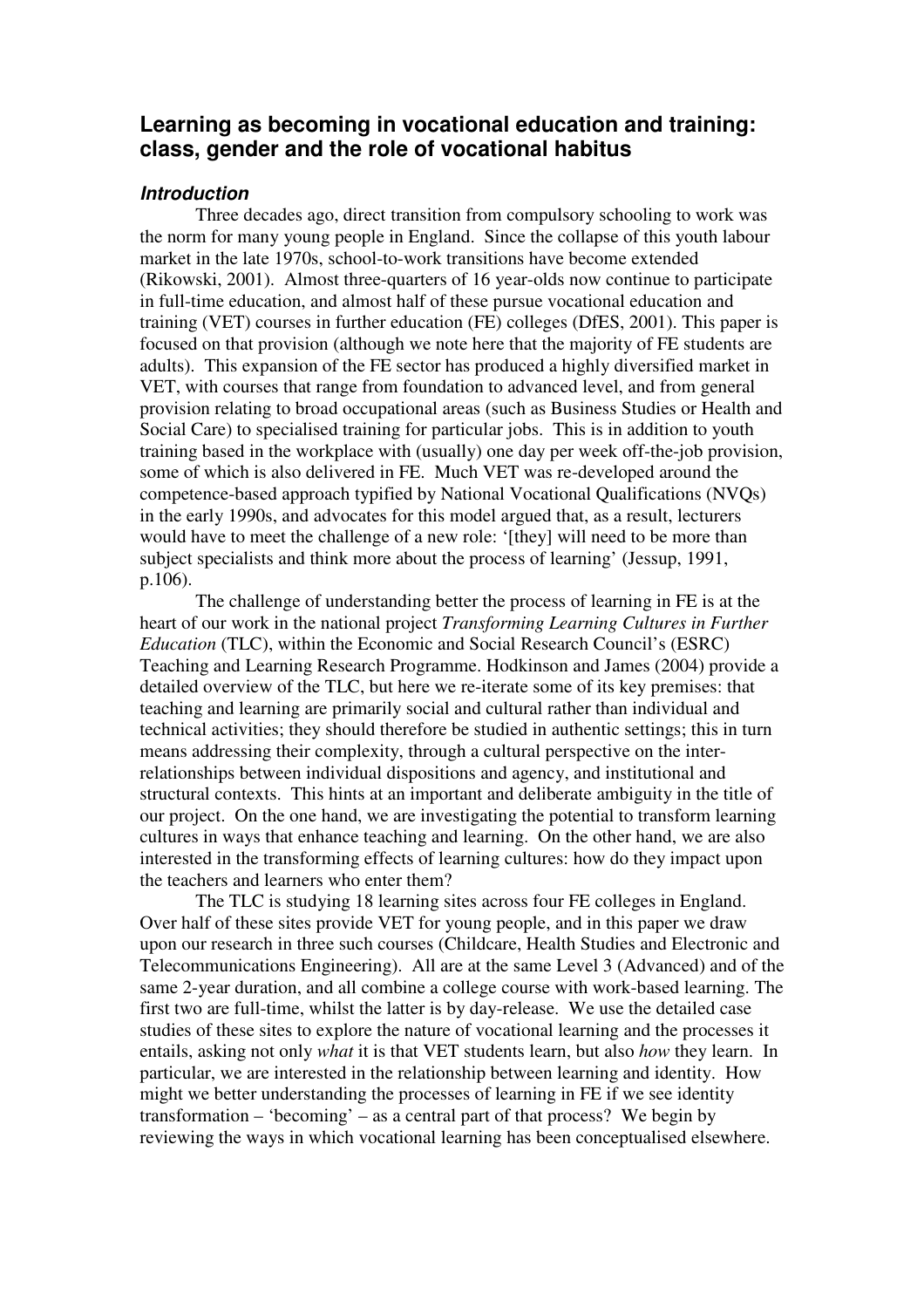### **Dominant concepts of learning in VET**

 A range of 'official' accounts suggest how dominant approaches to VET construct learning. Prescribed curricula for VET courses emphasise the acquisition of skills (job-specific and transferable), along with 'underpinning' knowledge to ensure their appropriate deployment in the workplace. Moreover, the development of behavioural competence through this process of acquisition is central to the NVQ approach. Textbooks used on courses of teacher education in FE have for many years presented learning as an individualised, mainly cognitive process and have drawn upon a specific set of psychological theories of learning and motivation to inform teachers about it (see for example Armitage et al, 2003, also Curzon, 1990, Reece & Walker, 1992, Castling, 1996).Their approaches are rooted in outcome-referenced models of curriculum design and delivery. The primacy of skills and knowledge acquisition they emphasises is supported by the current widespread use in FE of popularised theories of learning styles (e.g. Honey and Mumford, 1992) and the belief that their measurement will assist in the efficiency of an individualised approach.

The Further Education National Training Organisation (FENTO) is the national body that was tasked with writing the standards of occupational performance expected of FE teachers in England. These standards present a series of general statements about teaching and learning, which are held to be applicable across this vast and diverse sector. They do not distinguish between different subjects, but replicate the same approach towards both teachers and students as learners, referring throughout to the attainment of 'precise learning objectives and content' in relation to 'subject knowledge, technical knowledge and skills' (FENTO, 2003, p.14). They also construct learning as a predominantly individual process – even those relating to teaching via group activities still focus on individuals' acquisition of particular skills such as collaborative working. The domains of the social, cultural and emotional are represented only as a set of external factors which may affect learning (FENTO, 2003, p.18), not as facets of learning itself. The issue of identity is not considered at all.

There have, however, been some pervasive attempts to address identity in relation to vocational learning, and to answer the difficult question of how it is that people come to enter certain occupations. One of the most prevalent is Holland's theory of vocational personalities and work environments (e.g. Holland, 1959, 1997), which continues to be widely used in career guidance. Holland posits a tendency for congruence between six types of personality and six corresponding types of work environments, implying that successful vocational learning depends upon the preordained 'fit' between them, and is primarily as a technical process of acquiring the relevant sets of skills and knowledge. However, a key element that is missing from all these dominant accounts is any sense that vocational learning involves a process of *becoming*.

### **Understanding learning as a process of becoming**

Other bodies of literature have explored this aspect of learning as identity transformation, beginning with early sociological studies of occupational socialisation. These explored adjustment after direct entry into the labour market, and tended to represent it as a relatively passive and 'once-and-for-all' absorption of the individual into the prevailing culture of a workplace and the norms of a particular role (Coffey and Atkinson, 1994; Killeen, 1996). More recent theories of work adjustment (e.g. Herriot and Pemberton, 1996) have drawn on economic theory to advance notions of the 'psychological contract' to explore processes of negotiation and behaviour between employees and employers. But these have not considered the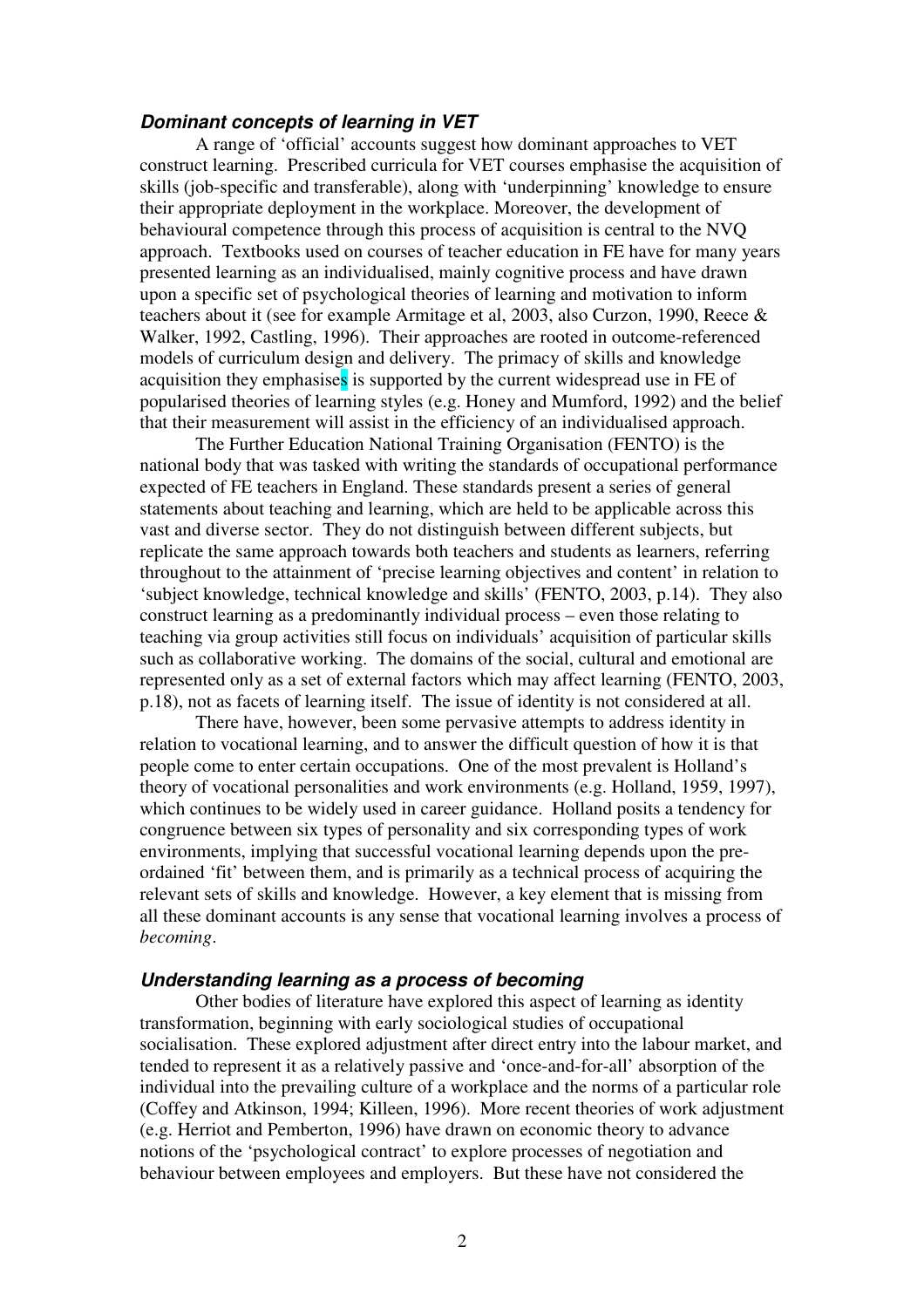relationship between vocational learning and identity, and again, they are relevant to workplace situations rather than FE.

The theoretical approach of the TLC project means that we are interested in the way that cultural approaches have been used to understand learning in the context of VET. For example, Bates (1984) discussed the role of vocational curricula and careers education in school as a form of 'anticipatory socialisation' prior to labour market entry, that seeks (with varying degrees of emancipatory or controlling intent) to promote young people's adjustment to the general demands of employers for a disciplined workforce, or to the limited range of opportunities on offer to them. Willis (1977) provides perhaps the best-known case study of how working-class boys at school actively – but counterproductively – co-constructed classed and gendered processes of socialisation leading them into low-skilled, low-paid jobs. Although these present a more active concept of socialisation, they do so in relation to compulsory schooling rather than FE, and in relation to general processes rather than specific instances of vocational learning.

Lave and Wenger's (1991) work has been influential in advancing the concept of learning not as acquisition but as *participation*. They offer a complex understanding of how learning for specific occupations occurs in the workplace itself, and conceptualise the process as one of legitimate peripheral participation in communities of practice. They argue that it is social participation, rather than cognitive acquisition, which enables newcomers to learn from more experienced practitioners, and it is intimately bound up with the social context in which it is situated. Here, immersion in the social, cultural and emotional aspects of work are not merely factors which influence learning, but are central to it. Becoming is a crucial part of this process:

[S]ocial communities are in part systems of relations among persons. The person is defined by as well as defines these relations. Learning thus implies becoming a different person with respect to the possibilities enabled by these systems of relations. To ignore this aspect of learning is to overlook the fact that learning involves the construction of identities… identity, knowing and social membership entail one another… (Lave and Wenger, 1991, p.53)

At the same time, particular forms of learning (or occupations) may attract people from similar backgrounds or with similar dispositions:

[C]ommunities of practice consist of and depend on a membership, including its characteristic biographies/trajectories, relationships and practices. (Lave and Wenger, 1991, p.55)

Such a view challenges the essentialist idea that certain people are inherently suitable for certain jobs. A cultural or situated perspective on learning allows us to ask more complex questions about how learners are prepared to enter occupations (or, in some cases, are diverted away from them). What is it that makes learners feel they are suited to particular jobs? What are their experiences of the community of practice they seek to enter? How does their sense of identity change as they become a member of that community? Such questions are directly relevant to the experience of learning in the VET sites we are researching. However, Lave and Wenger's exclusive emphasis on the authenticity of workplace learning means that they tend to dismiss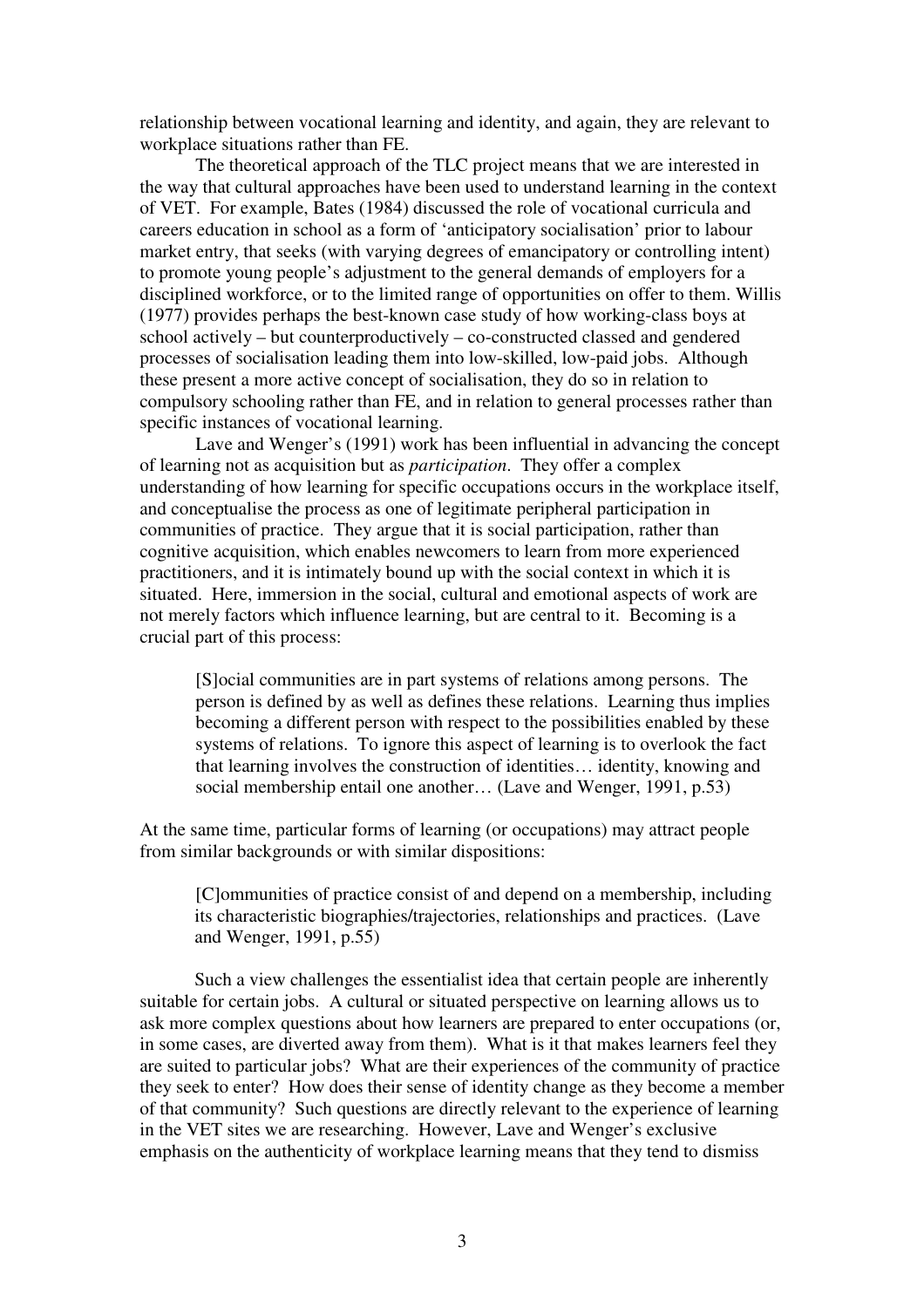the value of learning in more formal educational settings such as FE (Colley et al, 2003).

 Frykholm and Nitzler (1993) also consider learning as an active process of becoming, but in the context of formalised courses. Their study of vocational and career education in a Swedish secondary school, drawing on the theories of Bourdieu and Bernstein, treats the issue of identity as central. Their analysis directly challenges the assumptions of VET curricula and the FENTO standards, as they suggest that:

…vocational teaching is characterized more by socialization than by qualification, i.e.… it is more a question of transmitting dispositions and attitudes than of giving the knowledge and skills required for specific tasks. (Frykholm and Nitzler, 1993, p.434)

Key to this view is their concept of vocational 'notion'. Notions are more abstract than attitudes and values, and may be general or may relate to specific sectors of employment. They comprise both subjective and structured aspects of the ways in which people 'organize and bring meaning to their surrounding world', including work and occupations (p.436). In the classroom, vocational learning is actively coconstructed by teachers and students, determined in part by the dominant structures of thought that prevail in particular employment sectors and particular occupational levels within those sectors. Teachers adapt their pedagogy to the habitus (rather than general ability level) of their students, but at the same time students' habitus is informed by vocational notions which also influence teachers' discourse. Notions can therefore exert a powerful influence upon identity, even in the classroom:

Students with different *habitus* and notions are, through linguistic market forces, subjected to sanctions and structural influence towards mental homogenization. This structural influence also applies to the teacher who, to a certain extent, is 'forced' to adjust his or her teaching to the dominating structures of thought. (Frykholm and Nitzler, 1993, p.442)

This is an analysis which we have found helpful in understanding the learning processes taking place in the VET courses that we are studying. There is much in their specific case studies of vocational courses in metalwork and healthcare that resonates with the FE learning sites we shall describe in this paper. For example, they argue that the key learning outcome of metalwork lessons was 'adjustment, conformity and submission to superiors' (p.437), while in healthcare, it comprised idealised devotion to caring for others, conformity to hierarchical work relationships, and a willingness to abnegate one's own interests 'especially regarding wages' (p.440). These findings make visible the hidden curriculum which official versions of learning in VET, with their 'precise learning objectives' of 'technical knowledge and skills' (FENTO, 2003), serve in part to obscure.

However, there are some limitations to Frykholm and Nitzler's study. It investigates school settings, rather than the FE sector with which we are concerned, and focuses on courses which are exclusively classroom-based, rather than the combination of college course and workplace experience that our sites provide. The data are drawn from only five case studies, three of which were of more academic courses, and no follow-up studies were conducted. Moreover, this was but a substudy of learning processes within a small-scale evaluation of other aspects of vocational and career education. It therefore suggests the need for richer case study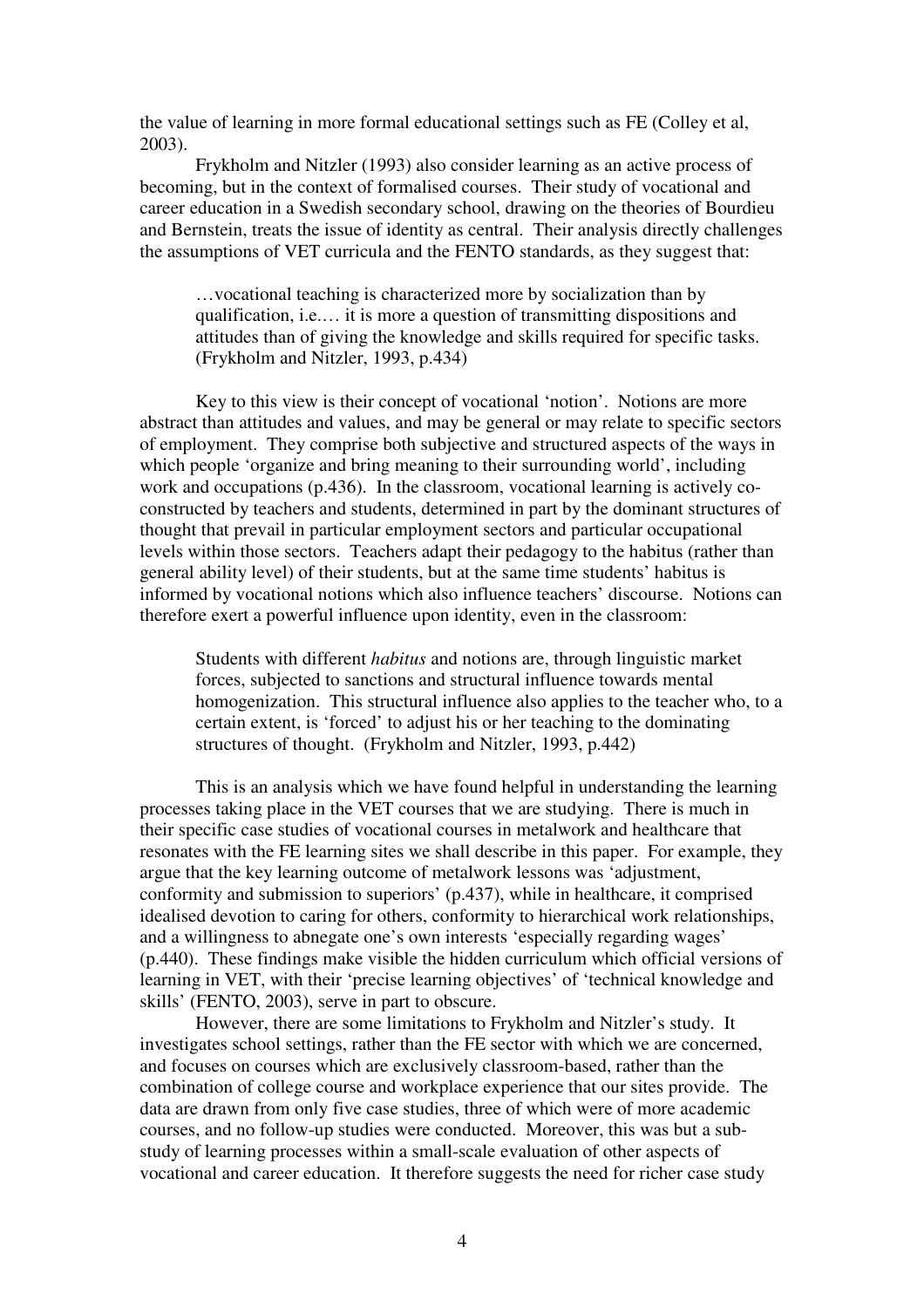data, for studies in FE contexts, and for the theoretical development of their ideas that such data would allow.

In the context of post-compulsory VET, Bates (1991, 1994a) has also challenged the view that learning consists primarily of skills and knowledge acquisition, and that occupational 'fit' is a question of matching personality traits to job factors. She argues that a sense of 'suitability' for a certain type of work is constructed socially and culturally, and that VET – from recruitment through to qualification and labour market entry – plays a powerful role in that process, mediating between classed-gendered backgrounds and the demands of the workplace. Her study of a youth training scheme for girls going into care of the elderly showed how the scheme effectively selected and then further sifted and acculturated the trainees. All the trainees had been 'cooled out' of ambitions to work in slightly higher status occupations such as childcare. Some of the girls proved unable to develop the requisite caring dispositions for this work, and became isolated then excluded. The disappointed but successful 'care girls' eventually came to regard their work as a 'job which is right for me' (Bates, 1994a), as they also became 'the right person for the job'. This re-construction of their tightly restricted occupational choice and of their own identities is redolent of what Bourdieu (1986) terms 'the choice of the necessary'.

Similar analyses have been used in other individual case studies of a fashion design course (Bates, 1994b), a catering course (Riseborough, 1994a) and a bricklaying course (Riseborough, 1994b) within the same research programme as the 'care girls' study (the ESRC's 16-19 Initiative). Hodkinson et al (1996) also utilised the concept of vocational 'notion', analysing the interplay of habitus and field in their study of 10 young people moving from school into VET, but they were primarily concerned with the process of career-decision making rather than that of learning itself. This paper therefore represents a contribution to understanding the process of learning in VET, by offering a comparison of three different vocational courses in FE, based on in-depth insights into teaching and learning in each site. We also seek to refine further the theoretical concepts of identity transformation in relation both to learning cultures and to the vocational cultures with which they are associated.

Our interest in 'how the person is defined by as well as defines relations' within a community of practice (Lave and Wenger, 1991, p.53) leads us to call upon key concepts from the social theory of Pierre Bourdieu. *Habitus* is a concept which expresses complexities that are not perhaps so well conveyed by the notion of 'identity'. It incorporates both the subjective, personal dispositions and the collective, structural *pre-*dispositions shaped by class, race and gender that are combined in each individual. In the context of our research, *field* is a concept for expressing the sets of social relations characteristic of particular learning sites, educational institutions, occupational workplaces, and their associated practices. We can see the relevance of these concepts to a view of learning as developing membership and identity, in Bourdieu's argument that:

…the relation between habitus and field operates in two ways. On the one side, it is a relation of conditioning: the field structures the habitus, which is the product of the embodiment of immanent necessity of a field… On the other side, it is a relation of knowledge or cognitive construction: habitus contributes to constituting the field as a meaningful world, a world endowed with sense and value, in which it is worth investing one's practice. (Bourdieu quoted in Wacquant, 1989, p.44)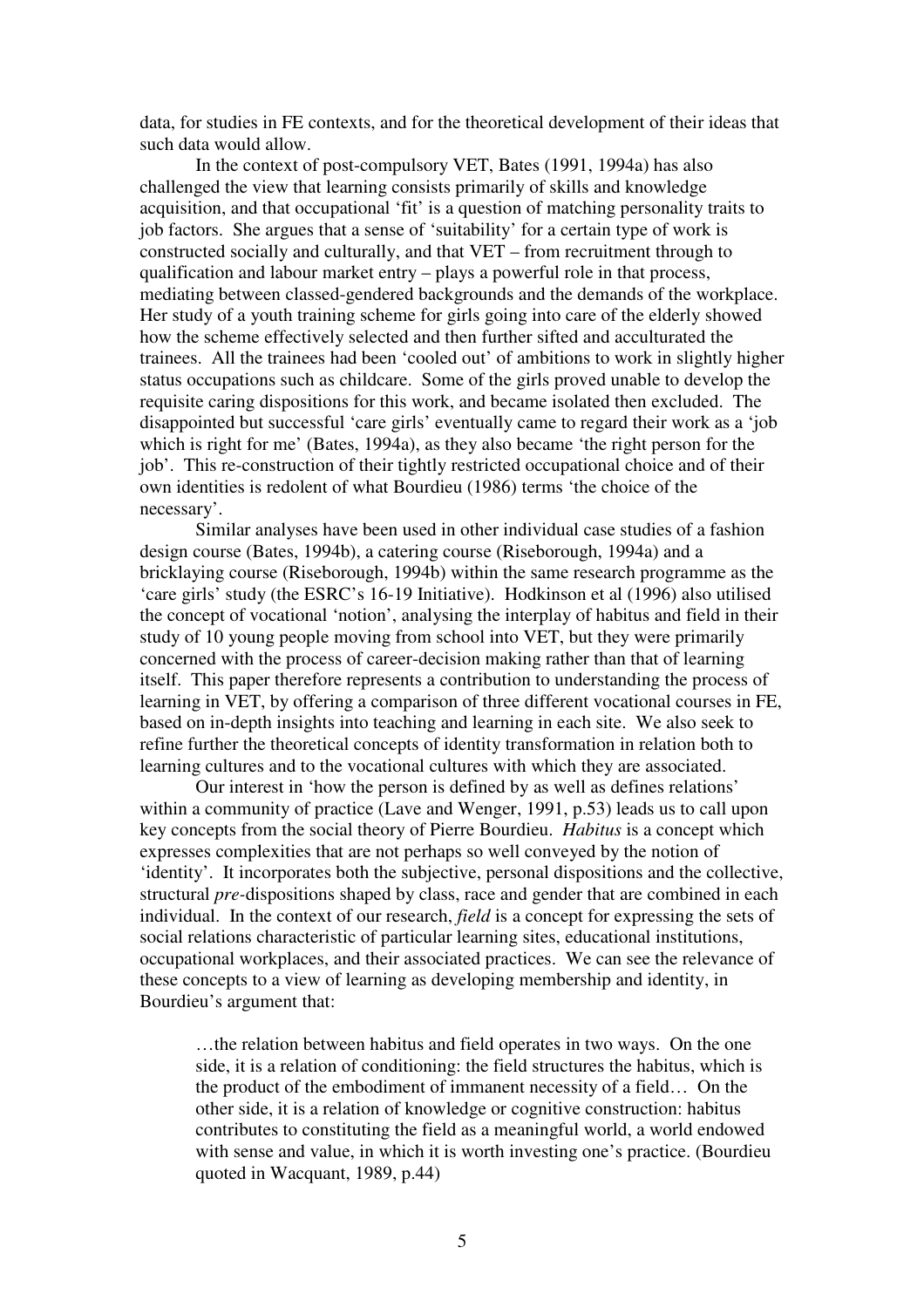We would wish to highlight two of the ways in which a Bourdieusian approach assists in the study of the learning process in VET. First, whilst it is easy to distinguish between *roles* (to do with functions, norms and the like) and *identity* (to do with individuals and meanings), it is more difficult to conceptualise the two without suggesting that one must always cause the other, in either direction. What is required here is a language, or at least some concepts, that already allude to a process of mutual definition between structure and agency. The concepts of habitus and field, which always imply each other, are arguably some of the most useful theoretical 'tools' for keeping social practice (which is always both structure and agency) in view.

Second, the approach helps guard against too literal or compressed a concept of socialisation, suggesting that we should not confine our interest to instances of short-term cause and possible effect in pedagogical action (though we should never rule these out completely). In addition to examining the transmission and shaping of particular attitudinal and behavioural attributes, the approach suggests we should also look at ways in which VET may function to *institute* or to *realise* various 'becomings' that are immanent, socially inscribed – in a sense, 'waiting to happen'. They are instances of what Bourdieu (1982) calls 'the subjective expectation of objective probability'.

Put together, these two arguments encourage an understanding of any particular learning process in the context of lifelong habitus formation. For example, Bourdieu discusses the embodiment of gendered dispositions in similar terms:

 The formative process, *Bildung*, in the full sense, which brings about this social construction of the body only very partially takes the form of explicit and express pedagogic action. It is to a large extent the automatic, agentless effect of a physical and social order entirely organized in accordance with the androcentric principle (which explains the extreme strength of its hold). (Bourdieu, 2001, p.24)

In this paper, we use such a cultural approach to explore themes of becoming in VET. How does it help us to understand vocational learning cultures in VET sites across the TLC project, and potentially across FE as a whole? Can the concepts of field and habitus, of communities of practice and vocational becoming, provide us with a richer understanding of how VET operates through its social and cultural practices? And can such understanding lead to opportunities for enhanced practice – for transforming learning cultures – on the part of those involved as teachers, managers or policy-makers?

#### **Methods**

 As noted in our introduction, we explore these questions by drawing on the data from three VET learning sites in different colleges across the TLC project. (The project represents a collaborative partnership between four universities and four FE colleges in England.) All are two-year courses at Level 3 (Advanced), in childcare, healthcare, and electronic and telecommunications engineering respectively. Like many courses in FE, they are highly gender-stereotyped. They are also populated mainly by students from working-class backgrounds, whose families often have no experience of higher education. Our decision to concentrate our analysis on such sites and their students is made purposively, in the hope of rendering more visible both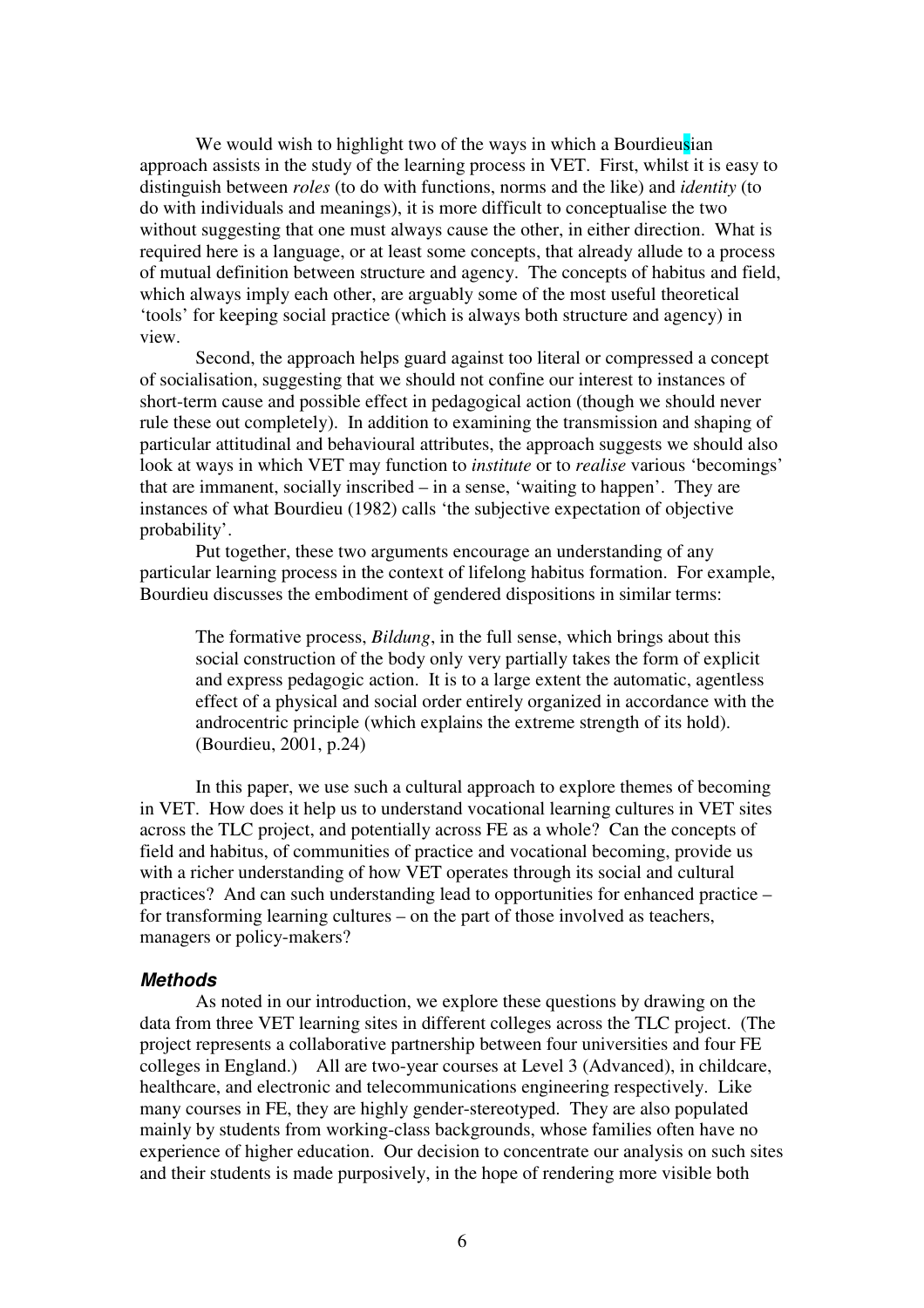aspects of habitus as a '*structuring*… and *structured* structure' (Bourdieu, 1986, p.170). All the sites have a substantial amount of work-based learning included throughout, although the relationship between the college course and the work-based element is significantly different in each case.

The data used here were generated with the first cohort we tracked through each site for two years from September 2001. The methods adopted throughout the TLC project (see Hodkinson and James (2004) for further detail) are designed to facilitate its exploration of the social and cultural aspects of learning. They focus on particular 'learning sites' in depth, so that the study of each site is both longitudinal, following each cohort through their two years on the course, and multi-dimensional: data are generated through repeated semi-structured interviews with six students in each site; through repeated semi-structured interviews with the site tutor; through a questionnaire administered to all students in each site; through observations of the sites; and through reflective research journals kept by the tutors. The relationship between the large research team (16 researchers, four of whom are seconded from the participating colleges) and the site tutors is a collaborative one, so that analysis of the data has been developed through both FE-based 'insider' and university-based 'outsider' interpretations, as well as through discussions of emerging cross-project themes in the core research team's national meetings. These methods have allowed the construction of highly detailed case studies of every TLC learning site, which have been shared across the team. Although we only have space in this paper to describe three sites, our thinking has been shaped in the light of data and analysis across the project. We begin by offering brief accounts of each of our selected sites, centred on students' experiences of learning as becoming.

#### **Becoming a nursery nurse**

The students in our first site are studying for the CACHE Diploma in Childcare and Education. (CACHE is the acronym for the Council for Awards in Childcare and Education, and its Diploma is the most common qualification required for working as a nursery nurse, which is a registered occupation in the UK. A detailed case study of this site can be found in Colley, 2002a, see also Colley, 2003a,b.) Although the CACHE Diploma can allow progression (after further study in higher education) into careers such as teaching and nursing, in practice the large majority of students go into employment as nursery nurses in the private sector. The students are all from working-class backgrounds, and are almost all 16 and 17 yearold girls, except for one mature woman and one young man. The course is located in the overwhelmingly female health and social care department. The students' time on the course is divided equally between taught sessions in college and regular work experience placements. They must pass formal assessments of their work in placement, as well as coursework and a terminal examination, in order to achieve the qualification. In addition, many of the students have prior experience and part-time jobs in childcare, and an ability to do well in placement is regarded by the tutors as being more crucial than strong academic performance.

Many of the students have arrived on the course as a result of having their ambitions to become teachers or nurses lowered due to poor results in school examinations. Childcare is low-status work within the field of education, and nursery nurses are usually subordinate to professionally qualified teachers or healthworkers. It is also a heavily gender-stereotyped occupation: 99% of nursery nurses are female. Furthermore, they are poorly paid, earning little more on average than supermarket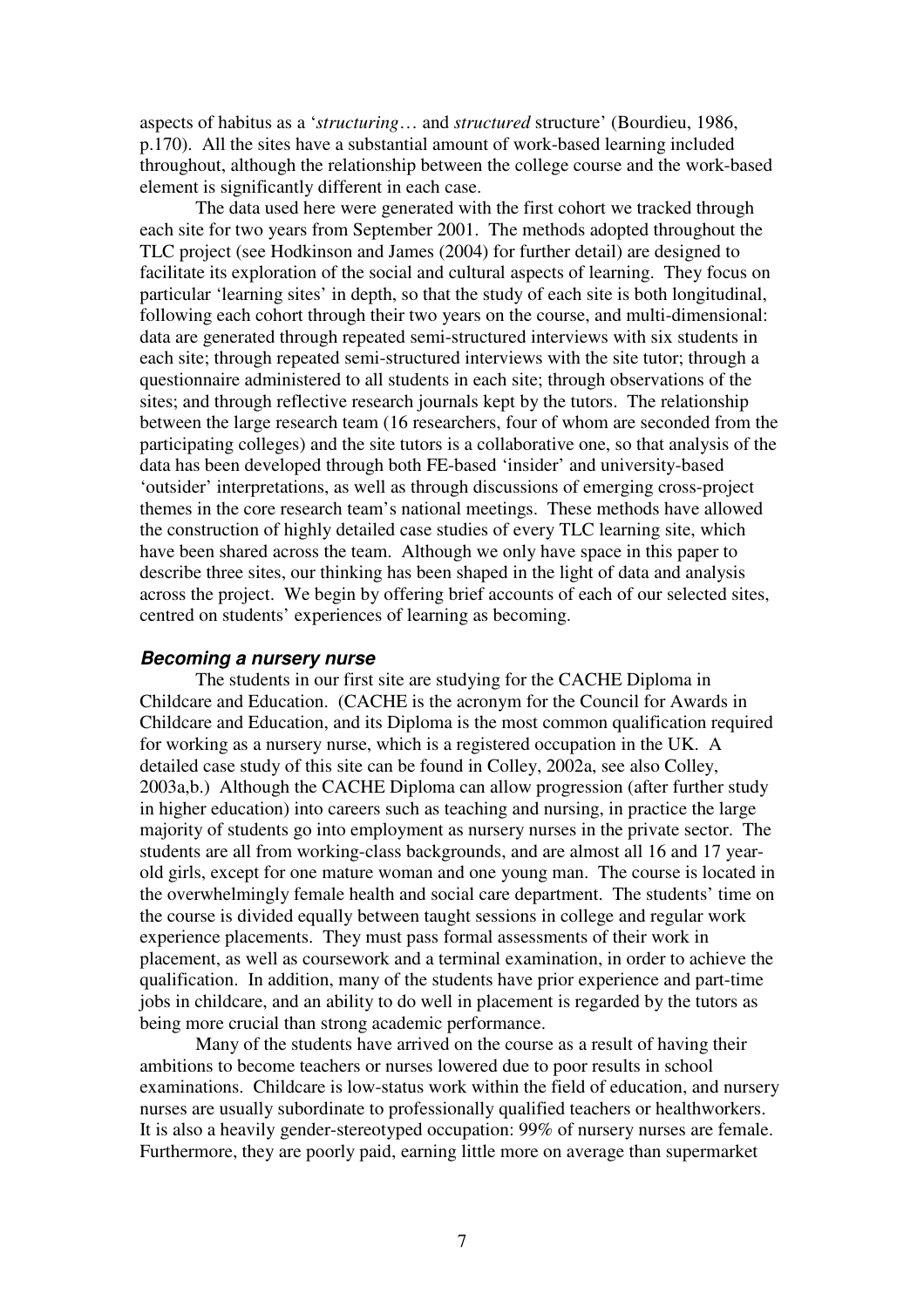shelf-stackers, and sometimes receiving only the statutory minimum wage (Low Pay Unit, 2002).

As the students have progressed through their first year of training, their accounts of their learning in the workplace have focused around three key issues: recognising the developmental role of the nursery nurse; keeping their own feelings under control in the face of crisis and provocation; and developing a suitable personal disposition for childcare work. Early in the course, students often said they enjoyed playing alongside small children in nursery classes, but by the end of their first year, most saw their role quite differently, as in this typical comment:

*CACHE student 1*: That's what I've kind of learned, now… I teach, although I was playing with them [*the children*]… If you went and just played with the kids and just not said `owt, like 'How many bricks are there?', they wouldn't really ever learn, would they? So you've just got to really think about it. Make `em count the bricks, and say how many bricks there are, and also play at the same time.

Comments like this allude to moving away from identification as a child among other children, and towards the adoption of roles deemed more mature. They also imply a paradox: students had to engage more intensely with children, but remain purposefully detached at the same time. Students expressed this paradox even more intensely in relation to aspects of the work they found distinctly unpleasant. Alongside enjoyable stories from their placements were many less happy tales of toileting, tantrums, and physical aggression or cheekiness from the children. Again, the following is one of several examples:

*CACHE student 2:* Children can wind you up! You'd say something to them, and then they're really, really cheeky. They've learned how to answer you back, so they're gonna do it. And they *can* wind you up, and suppose you've got a short temper? But saying that, I've got a short temper, but I don't let them try it.

Students had to limit their affection for their charges, learn not to be too 'loveydovey' or 'get attached', and be stern when necessary. They also had to learn not to react when provoked, and to keep their own emotions under control while also trying to manage the extreme emotions young children can display.

 The tutor actively works to develop these emotional capacities. In a group tutorial session after the students' first few days in placement, she encouraged them to talk about their 'best and worst' experiences. While most had found it mainly enjoyable, moments of stress and repugnance also surfaced: embarrassment at taking little boys to the toilet; finding oneself soiled with children's 'puke' and 'wee'; and being hit by children. The tutor emphasised the correct behaviour students should display in these situations:

*CACHE tutor:* Don't forget, you've got to stay cool and say, [*nonchalant tone*] "Oh, that's not a very nice thing to do, is it?" and keep your own feelings under control.

This emotional labour (Hochschild, 1983) proved difficult and exhausting at first. However, when we fed this evidence from the research back to the group at the start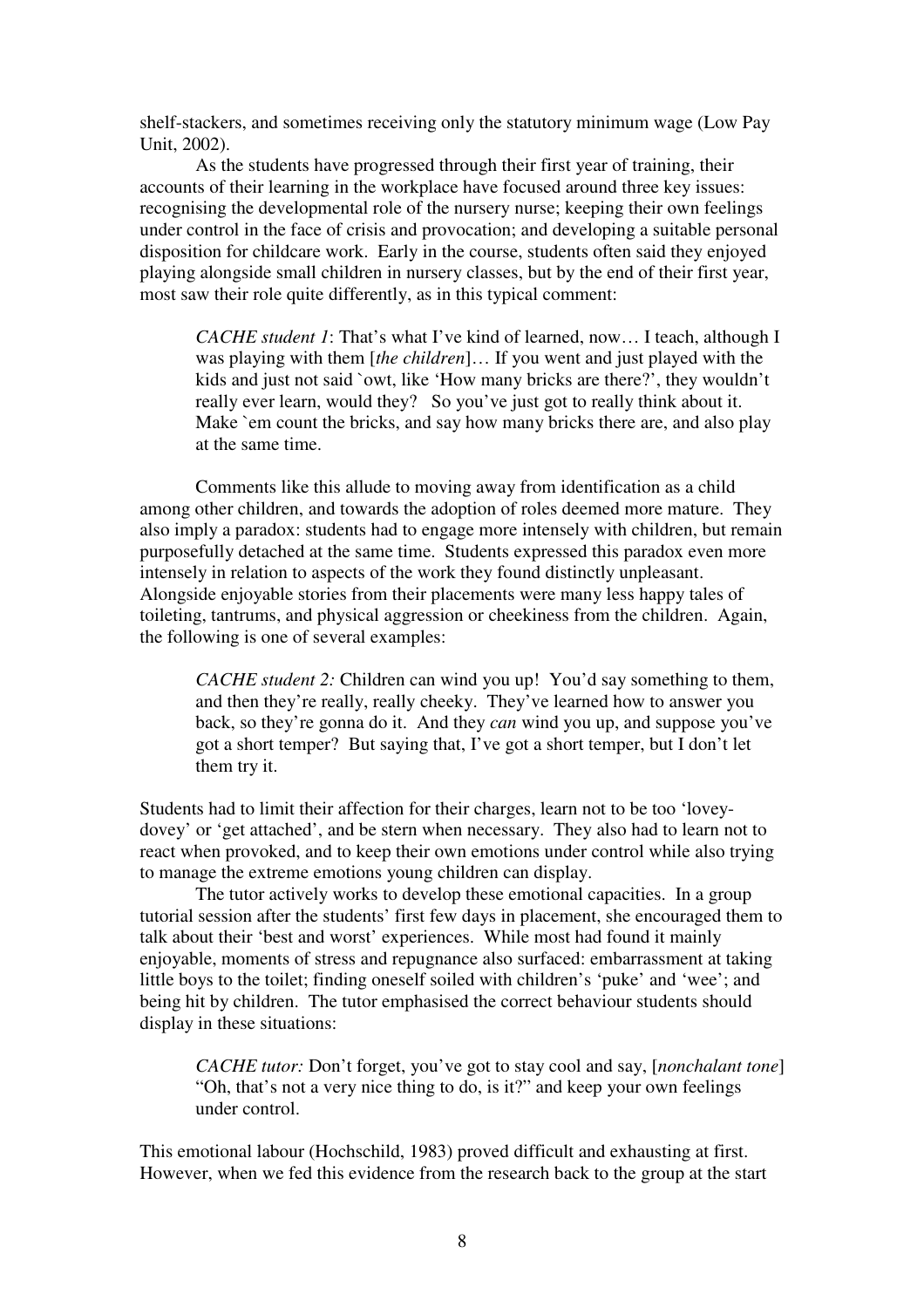of their second year, they responded animatedly that 'You're a different person when you're at nursery than when you're at home!' They agreed that this enabled them to stay calm as a nursery nurse in situations where they would 'lose their cool' with younger siblings or friends at college.

 Students were also expected to develop certain dispositions and demeanour in order to appear 'professional'. Nursery nurses, in caring for other people's children, have to appear to be 'nice girls', and convey a sense of moral propriety. This ranges from a strong emphasis on the need for demure dress in placement, which most of the group gradually adopted in college as well, to tutors' deliberate efforts to get the group to 'gel' and bond emotionally with each other. Some of the more compliant students quickly came to regard themselves and their friendship group as 'nice', and to characterise others as 'rough'. They lived in leafier suburbs of the city, usually with both parents. Their parents did not work in lower-paid manual jobs, but as police officers, secretaries, and other more 'white-collar' occupations. 'Rough' students lived in the more deprived areas of the city, in poorer and less stable family situations, and were criticised for using obscene language, bullying others, and dressing in exotic fashions. As the year wore on, a number of these students became isolated and then eventually excluded from the learning site in various ways. They were deemed, by tutors and by classmates, to be unsuitable for working with small children. 'Nice' students, from upper strata of the working class, were far more likely to succeed in lasting the course and becoming 'the right sort of person for the job'. At the end of the course, those interviewed explained that the patience and self-control they had learned in the nursery was now part of their persona at college and at home. They felt they had become nursery nurses.

## **Becoming a healthworker**

Another learning site at a different college comprises an all-female group of 16 and 17 year-olds studying for the BTEC National Diploma in Health Studies. (This is a general vocational course preparing students for entry into a range of healthcare occupations. A detailed case study of the site can be found in Tedder, 2002.) The students come from a number of villages across the catchment area of the college and parental occupations suggest mainly working class backgrounds. Most live with both parents. Many of the students achieved high grades in their final GCSE examinations at school, and some thought they were out of step with their school peers in opting for a vocational BTEC course rather than the academic GCE A level route.

As in the CACHE Diploma, a substantial part of the students' time is spent in work placements. Many of these students have prior work experience and part-time jobs in the care sector, but personal experience of elderly relatives or of siblings with learning difficulties also plays an important role in their initial orientation and subsequent development towards a caring role. Most aspire initially to careers in nursing or midwifery, although tutors try to broaden such ideas to include other healthcare occupations such as radiography and occupational therapy. Like nursery nursing, these are strongly gender-stereotyped occupations, but all of them require further study in higher education. Here too, the students display conventional and modest physical appearance and modes of dress. Another similarity with the CACHE course is the sense of strongly-bounded and gendered physical location within the college. One student described the engineering department – populated predominantly by male mechanics and welding students – as 'the scary places' in the college, and as 'non-girl territory'.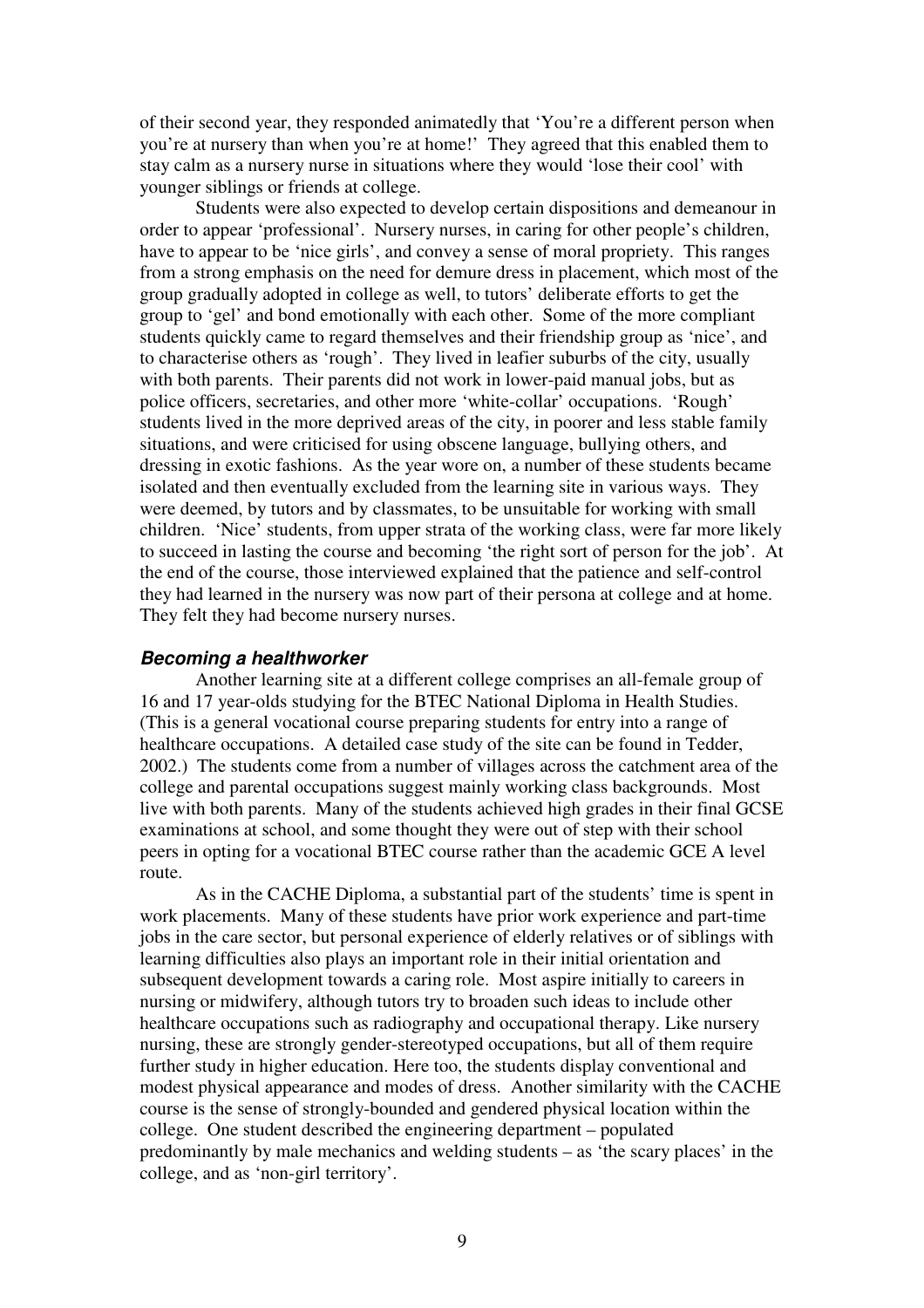Tutors expect much of the work placements as opportunities for the students to develop skills in practical caring and appropriate behaviour, and placements are assessed through a Vocational Practice module. As with the childcare students, familiarisation with caring work roles and development of skills have gone hand in hand with learning to keep control of feelings and the development of appropriate dispositions within the workplace and at college. The healthcare students undertake placements in three sectors: childcare, care of the elderly, and care of people with learning difficulties. In childcare placements, these students also had to learn not to shout or react immediately to children's misbehaviour. In working with the elderly, students had to cope with challenging aspects of bodily care: bathing, feeding, treating infected wounds, and toileting. Again, this required a certain detachment:

*Healthcare student 1: (Laughs)* I have felt slightly ill sometimes… But when you can deal with things like extremely bad pressure sores and things like that and it doesn't bother you …– it smells horrendous, absolutely horrendous. A lot of people say "Well, how can you do that?" but you don't really think of it that way, you just get on and do it.

Elderly people could at times be agitated, aggressive and violent, and need calming, all of which made emotional demands on the students. Working with the learning disabled caused anxieties and stress for some, though others learned to empathise with their clients' feelings.

Maintaining a cheerful outward appearance was an important disposition students were expected to develop. A student who worked part-time as a care assistant with the elderly, summed up how essential she felt this was to her work:

*Healthcare student 2:* The main thing is always have a smiley face, that's the main thing, it's true. It works wonders. Everyone gets a bit down, but if you're walking round looking miserable, it doesn't make the residents feel any better. But if you're walking around, you're happy, you're chirpy, you like talking, then it helps.

The tutor confirmed that students are assessed by their supervisors and by their Vocational Practice tutor on their ability to communicate with clients and to respond to their needs. Their commitment to and integration in the learning site are judged in part through criteria like punctuality but also, more informally, according to the degree of cheerfulness they display:

*Health Studies tutor*: I can't say there is one [student in the group] who is nasty, whether it's the nature of people who want to go into caring, but I was really impressed with one girl. When you seen her working with people with special needs, she is lovely, has an open attitude. And another girl, she doesn't like it, but she has a lovely open smile, even if she can't understand the conversations, she's there and talking away with them, it's so impressive.

However, substantial emotional demands are made on students in their relationships with clients and in maintaining their emotional integrity. Even those who may appear well-integrated are at risk of finding that such emotional labour may exact a high cost in terms of stress and burn-out (Hochschild, 1983).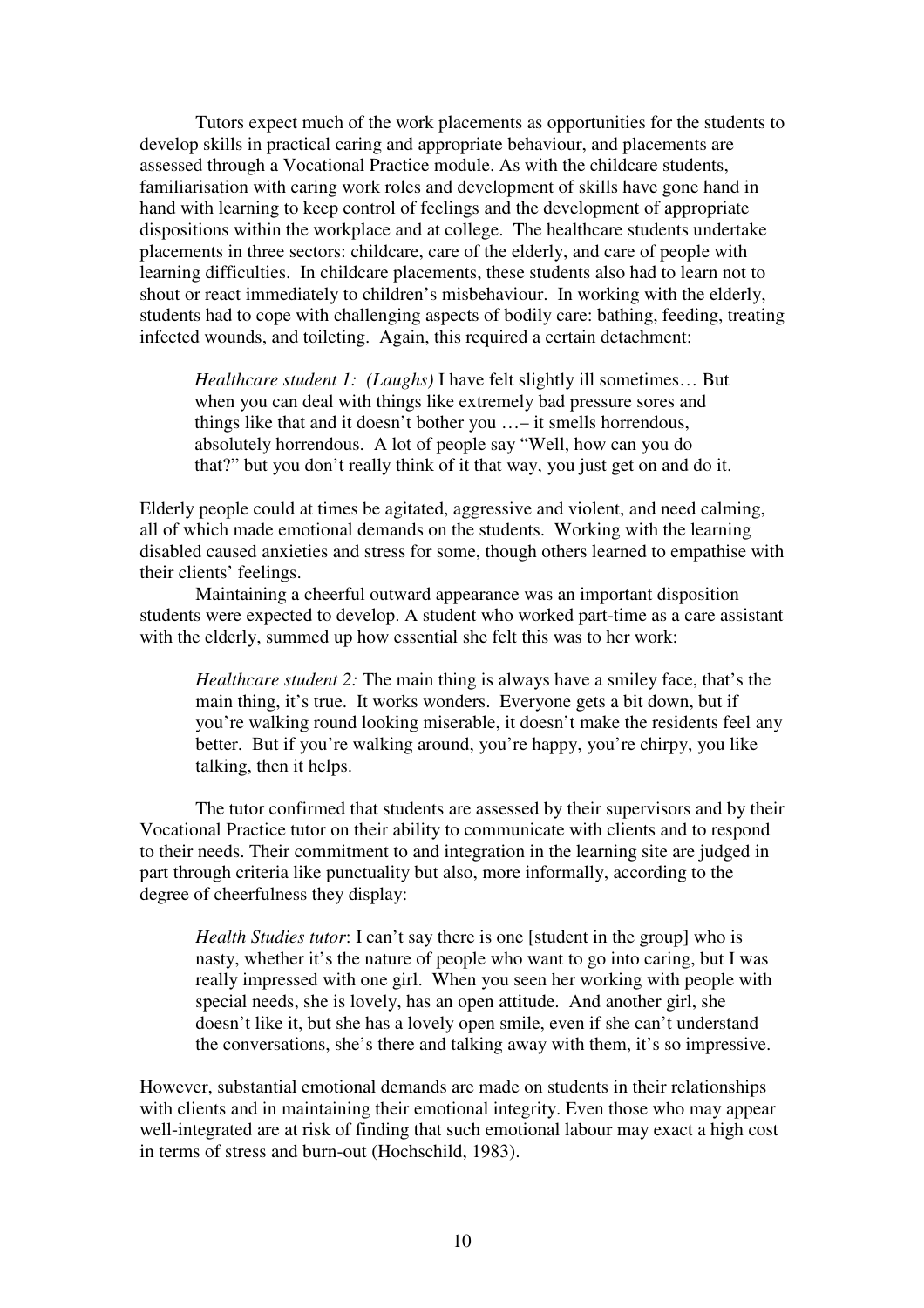There are some important differences between the Health Studies course and the CACHE Diploma. Health Studies has a strong science focus which gives it academic kudos above other care courses. However, the traditions of 'objectivity' in the natural sciences do sometimes provide a rationale for the marginalisation of affective and ethical matters raised by student experiences. Academic knowledge in the course has been privileged above practical experience in the assessment regime. Nevertheless, there are indications of change: in recent years BTEC classified the Vocational Practice module as an essential module and have included it as a central element of the recently introduced Integrated Vocational Assignment, student work that will be externally marked.

Although most of the students aspired to a nursing career, their envisaged vocational destinations became more tentative and more provisional over time (see Davies and Tedder, 2004). In some cases it appears that the work placements, rather than opening new possibilities for the students, served to confirm which areas of care the students would choose *not* to work in. Some students appeared to have limited their aspirations by the end of the course, deciding not to pursue the higher education necessary to become a nurse (or radiographer etc.). One aspect that these two sites appear to share, however, is a common view about the nature of care. The students' capacity to walk the emotional tightrope of appropriately combined involvement and detachment in caring for others is an important boundary of inclusion and exclusion in both these learning cultures.

### **Becoming an engineer**

In a site at a third college, students attend on a day-release basis, often through Modern Apprenticeship schemes, to study for a BTEC National Certificate in Electronics and Telecommunications Engineering. (A detailed case study of this site can be found in James and Diment, 2002.) The course may be described as syllabusled with a highly technical content, and most students are already working in these industries. The ostensible focus of the course is therefore on technical skills and knowledge, quite different from the other sites' focus on personal services, caring for others and capacities for emotional labour.

Engineering is a male-dominated area of work, and the electronics and telecommunications sectors are no exception. Apart from one woman, all of the students in this site are men, as are all of the tutors. Of the two female students who started the course, one soon dropped out, and the other experienced periods of illness and other circumstances that made continuation difficult. We have already seen how the healthcare students perceived the masculine domain of the engineering department in their own college as alien and somewhat threatening. Our own fieldwork observations refer to the 'maleness' of the physical space this site occupies within its college. Apart from the administrative staff, women are rarely seen there; motorcycles are ranged outside; and at various times of the day, groups of young men flank the entrances smoking or using mobile `phones. Other data from this site confirm Maull's (1998) suggestion that engineering entails a distinctive culture characterised by particular notions of masculinity and instrumental attitudes to study.

Just as class stratum, family background and gender combined to predispose young women for caring occupations, a similar combination – albeit in a different configuration – appears to be at work here. Most of the engineering students' parents are skilled manual workers, located in a craft layer of the working class, and a number of their male relatives have worked in the engineering industry themselves. The lowering of aspirations is an issue in this site, too. Three of the six students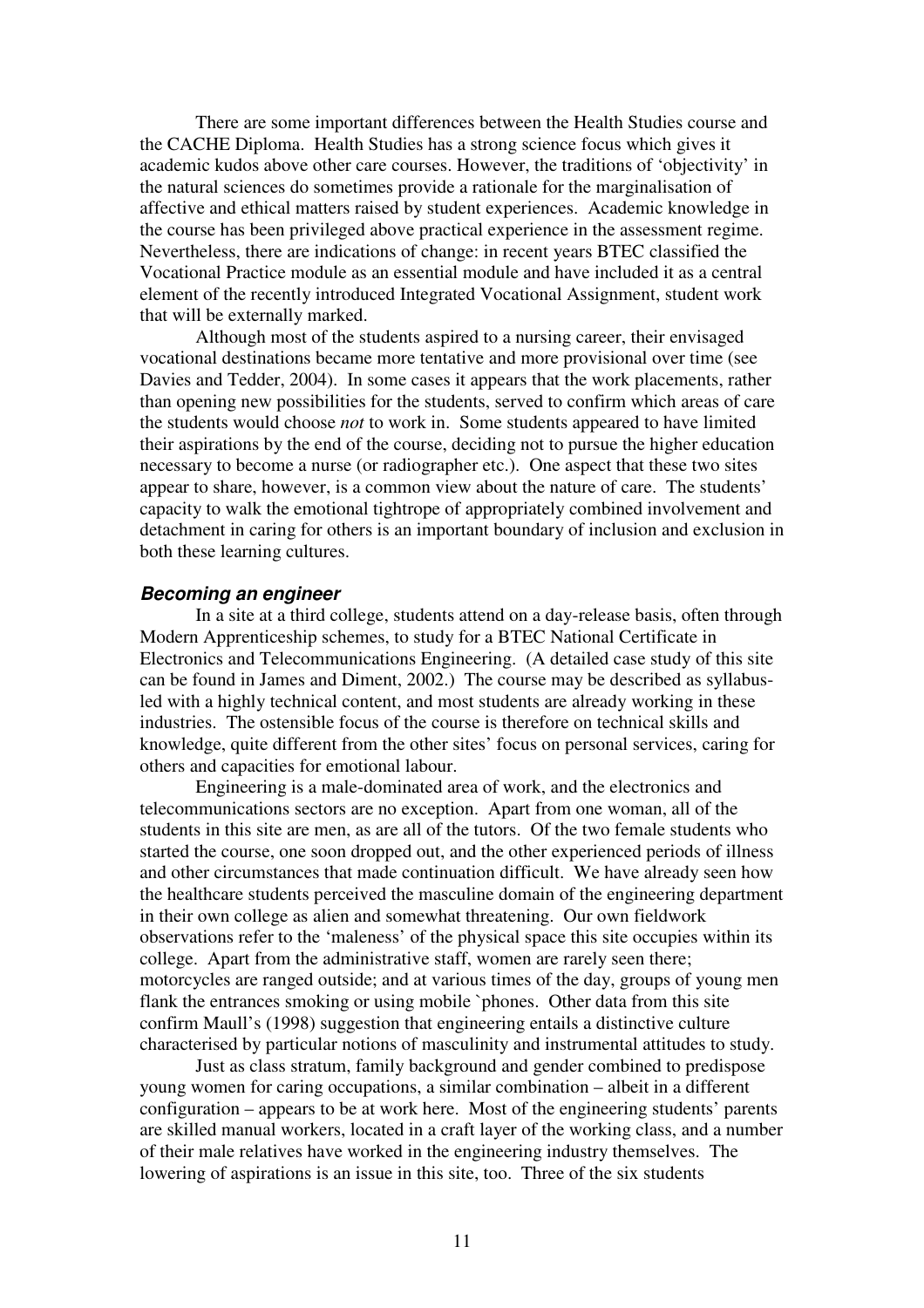interviewed had at some point abandoned an established route of academic study, prior to doing this course. The intensity of the course and its assessment demands make it difficult to complete the qualification whilst also being in employment. Students and tutors comment on the adverse effect this can have on students' family lives and relationships, and even on their health.

One student, for example, had had an unhappy experience studying A Levels at sixth form college, where he felt he did not fit in. Having gone to work in telecom engineering, where he enjoyed the practical work, when he began to attend college on day-release as part of his employer's Modern Apprenticeship scheme, he 'struggled with' the course and failed the first year because he 'couldn't be bothered'. Faced with disciplinary procedures at work if he did not re-enroll and successfully complete the course, he had dreaded returning to college. But a new sense of identity went along with an improved experience of learning, including a better relationship with his tutor:

*Engineering student 1*: First off I was reluctant to change, `cos I thought, 'Oh my God, back to college again, back to how it was at'. But here I've come in with a clean slate. I've come in with a new attitude, it's worked for me, it's worked for the teachers.

Now more experienced in the workplace, and with a new-found maturity as a father, he felt a sense of belonging, of already having become an engineer:

*Engineering student 1*: In my eyes and in my boss's eyes, I'm a qualified engineer.

Such previous experiences may have served to heighten students' awareness of the wider educational field and the way in which various qualifications sit within it, including the important 'positional good' that this qualification represents within the industry. Highly instrumental notions of study prevailed among these students, and they generally regarded their college course as an irrelevant but necessary adjunct to their work. Such dissonance between the expected practical content and the actual abstract content of the course, and the resultant disillusionment, have also been noted among engineering students in higher education (see Edward & Middleton, 2001).

Different opinions about the relevance of the qualification still reflected similar instrumental attitudes towards it. The student described above saw the qualification as a worthwhile credential to gain employment in other sectors if he were ever made redundant by his present employer. The one female student who persisted with the course, in spite of personal difficulties, nevertheless saw the college course as little more than a traditional 'rite of passage' dictated by a sense of 'how things have always been':

*Engineering student 2 (female)*: The company say 'Oh well, just send `em to college, we had to do it, so they can do it… When I was a little girl… When I was a little boy…' you know, that's what it is really.

Another's view altered in the second year, as he found discussions on the job about his college work elicited helpful additional knowledge from workmates: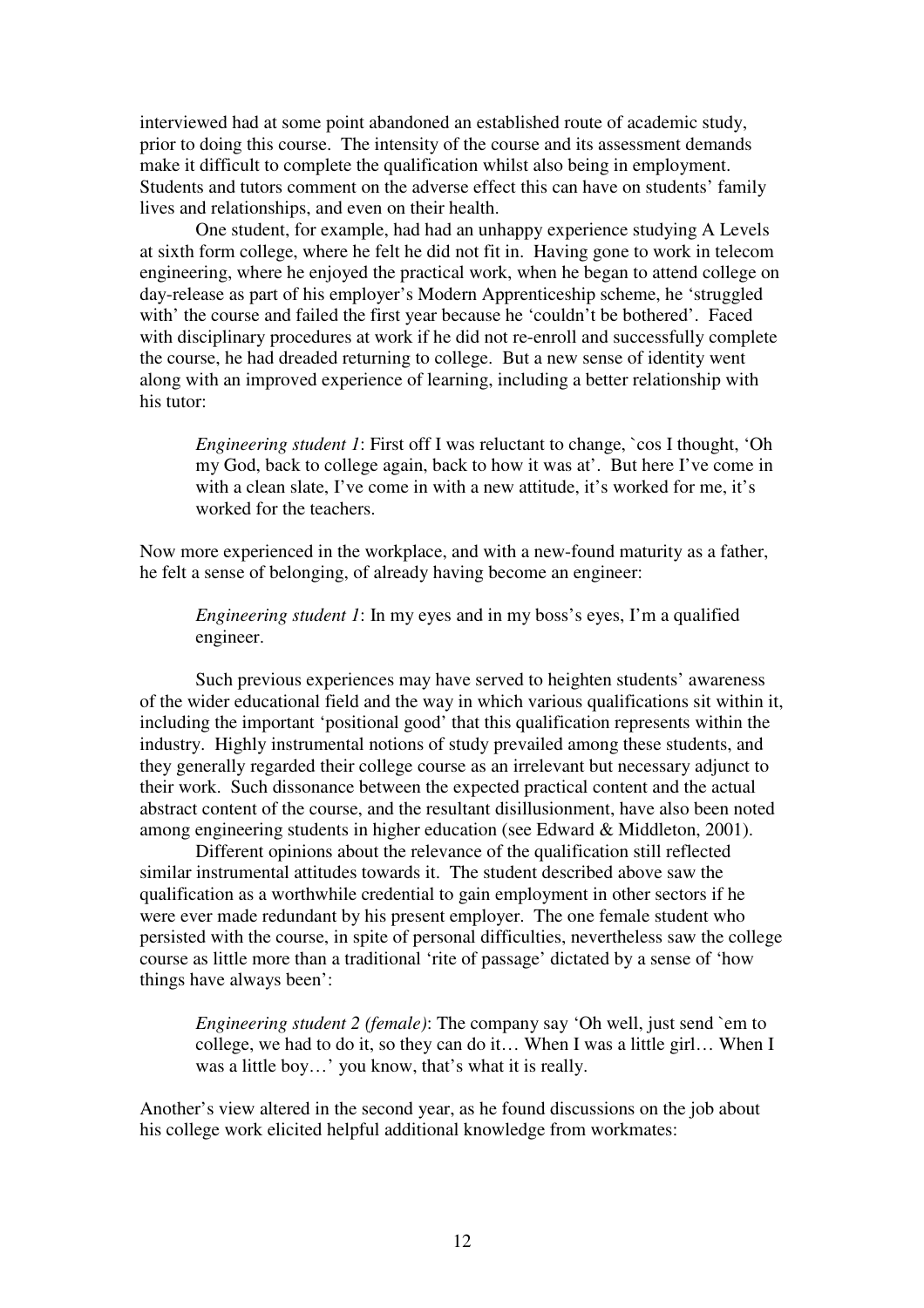*Engineering student 3*: Yeah, I can relate nearly everything I do in college to something in work, because I speak to people that I work with, they always ask me, 'Oh, what did you do in college yesterday?' and they tell me back things that they know.

In general, however, students ascribed higher value to their learning on the job, working 'on the kit' with 'holes and poles' in the 'real world'.

Whilst the qualification has high currency in the industry, and is seen as crucial for career progression in the particular field of skilled engineering, one of the most important aspects of this site is that vocational identities had already become established among these engineers through their immersion in the workplace, prior to entering the college course. This is, of course, a key contrast with the childcare and healthcare sites. The female student here provides an interesting example. She went through a gradual process of finding opportunities to get away from her 'mundane desk job' in administration, which she believed offered her no hope of career progression, and to 'pick things up' by watching her company's engineers and offering to help them out. Eventually her boss agreed to let her work half-days with them, and she became an engineer. Nevertheless, although it may not *initiate* the process of becoming, this learning site strongly coheres with and reinforces the vocational culture of engineering, and certainly does not challenge it in any way. Having sketched some of the key interactions between student habitus and learning processes in these sites, we return to our initial questions: How do the cultures of these learning sites transform those who enter them? How can we understand the process of learning, if learning also involves becoming? And how does such becoming happen in VET?

#### **Learning as becoming: the role of vocational habitus**

As we noted earlier, Bourdieu's concept of habitus includes individual aspects of identity as well as collective predispositions or habits structured by factors such as social class and gender. At the same time, habitus must be understood in the context of the 'fields' within which individuals act. For the learning sites we are considering here, the immediate field is constituted by a particular occupation and the VET associated with it, and the recognised development of particular dispositions is of paramount importance in establishing a legitimate position within the field.

 Our data confirm that an important aspect of such fields is the vocational culture which pervades them (Bates, 1994a). Vocational cultures, and the notions (Frykholm and Nitzler, 1993) they convey, are underpinned by a 'guiding ideology of practice' (James, 1989) which shapes students' attitudes and serves to unify norms, values and meanings in particular learning sites (see also Bernstein, 1971). In caring occupations, for example, the prevailing ideology is one of 'sacrificial femininity' (Bates, 1991; see also Colley, 2001) linked to affect (the construction, management and display of feelings) and moral rectitude (appearing 'nice', being 'nice', and 'doing good'). In the field of childcare, internationally-used measures of quality are based on assessing the personal attributes of the nursery nurse herself, according to criteria of gentleness, sensitivity, enthusiasm and effort (Scarr, 1998; Tietze *et al*, 1996). A similar ideology applies in nursing, where caring *for* patients is also supposed to include caring *about* them, through warmth, empathy, cheerfulness and involved personal attention (James, 1989, Smith, 1992).

 The vocational culture of engineering reflects the other side of the malefemale, rational-emotional hierarchy that prevails in patriarchal capitalist society. It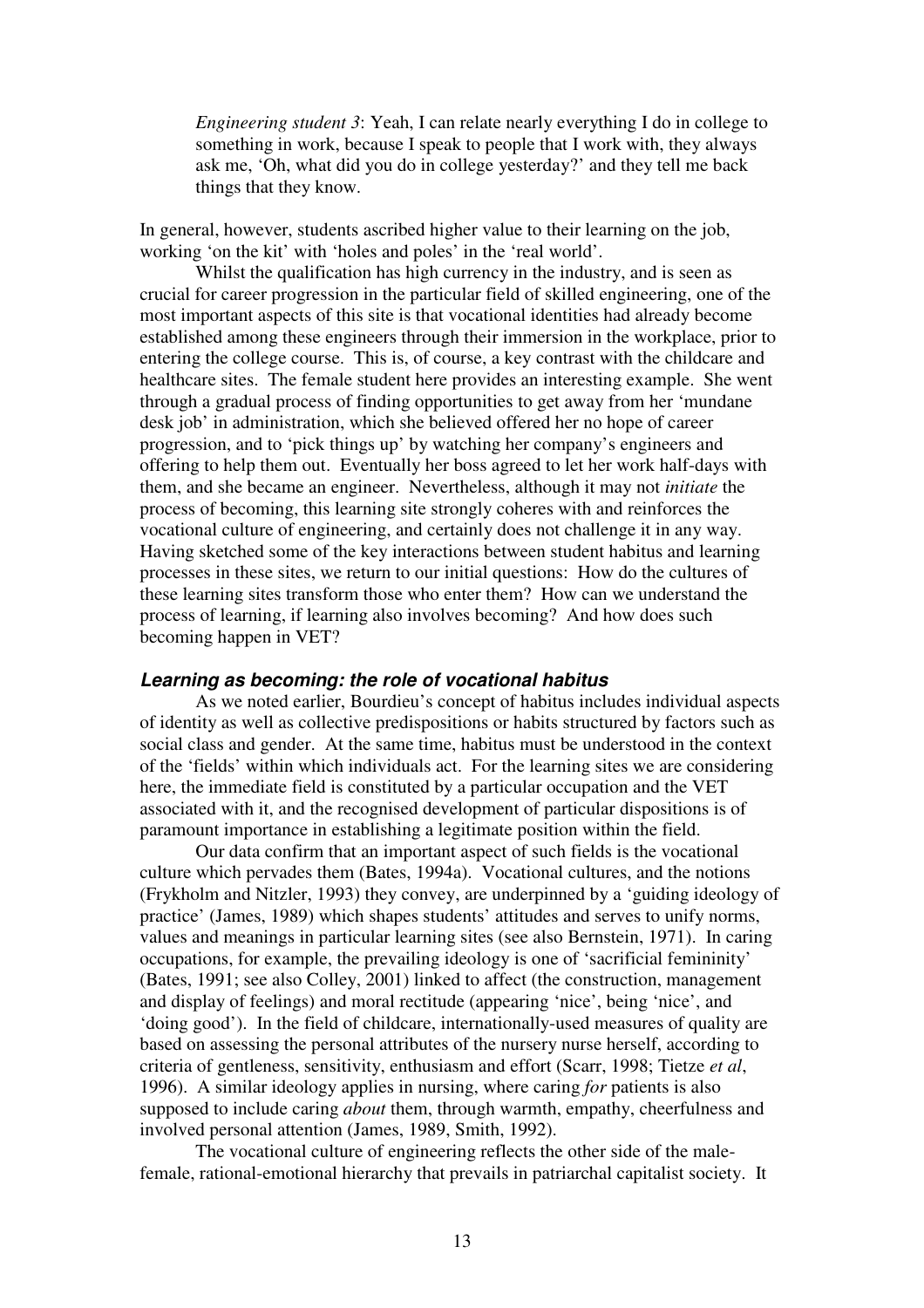privileges logical thinking, technological invention, and judgement divorced from the 'human side' of problems (Kampmeier, 2003; Maull, 1998; McCaulley, 1976). It also encourages an instrumental approach to studying, and fosters the overt expression of physical signifiers of masculinity which, as we have seen, permeate the relevant physical environment.

Our data therefore suggest that a further important factor is related to the vocational culture and the process of learning. In each of the VET sites we have described, a central aspect of students' learning appears to be a process of orientation to a particular identity, a sense of what makes 'the right person for the job'. We term this 'vocational habitus'. Vocational habitus proposes that the learner aspires to a certain combination of dispositions demanded by the vocational culture. It operates in disciplinary ways to dictate how one should properly feel, look, and act, as well as the values, attitudes and beliefs that one should espouse. As such, it is affective and embodied, and calls upon the innermost aspects of learners' own habitus.

 Following Hodkinson et al's (1996) theorising of school-to-work transitions, we suggest that structure and agency combine to render the process of acculturation far more complex than a passive absorption into a community of practice. Agency plays its part, since vocational habitus – and the wider vocational culture – is relational and dynamic, co-constructed partly by the dispositions of the students themselves as they construct their own identities. The vocational habitus must be a 'choosable' identity for the individual, one that falls within their 'horizons for action'. Students must have social and family backgrounds, individual preferences and life experiences which pre-dispose them to orient to the vocational habitus and become 'right for the job'. In the three sites we have considered, both gender and specific locations within the working class appear to be important in this regard (as they were for Bates' 'care girls'). However, although such pre-disposition is *necessary*, it is not *sufficient*, and much identity-work still remains to be done. In all three sites, our evidence confirms Bates' (1994a) suggestion that this includes the ability to accept the disappointments (especially academic 'failure' and lowered career aspirations), difficulties and privations of entering the field, and to reconstruct them more positively over time.

We therefore describe this identity-work, this transformation of habitus, as a process of *orientation to*, rather than *adoption of*, the vocational habitus. We do so, because our evidence suggests that vocational habitus is not unitary or essentialising. It is neither the expression of personality-environment fit suggested by Holland (1997), nor the pre-determined role adjustment suggested by early socialisation theories. Rather, it contains important contradictory tensions which the learner must negotiate. Learners are presented on the one hand with an idealised image of 'the right person for the job' to which they should aspire. In caring occupations, as we have already seen, this identity evokes emotional dedication, while detachment or harshness are presented as anathema. Yet this *idealised* habitus of 'loving care' is unrealisable. In practice, detachment and even a certain element of harshness form part of a *realised* habitus that allows learners to perform and cope with emotional labour, to manage their own and others' feelings (Bates, 1991; Hochschild, 1983). Students must orient themselves to both the idealised and the realised ways of being, for the one mitigates the other. Without aspiring to the idealised habitus, the realised habitus might become too harsh, and the student may become 'unsuitable'. Without the tempering effects of the realised habitus, students might be overwhelmed by the emotional demands of the work.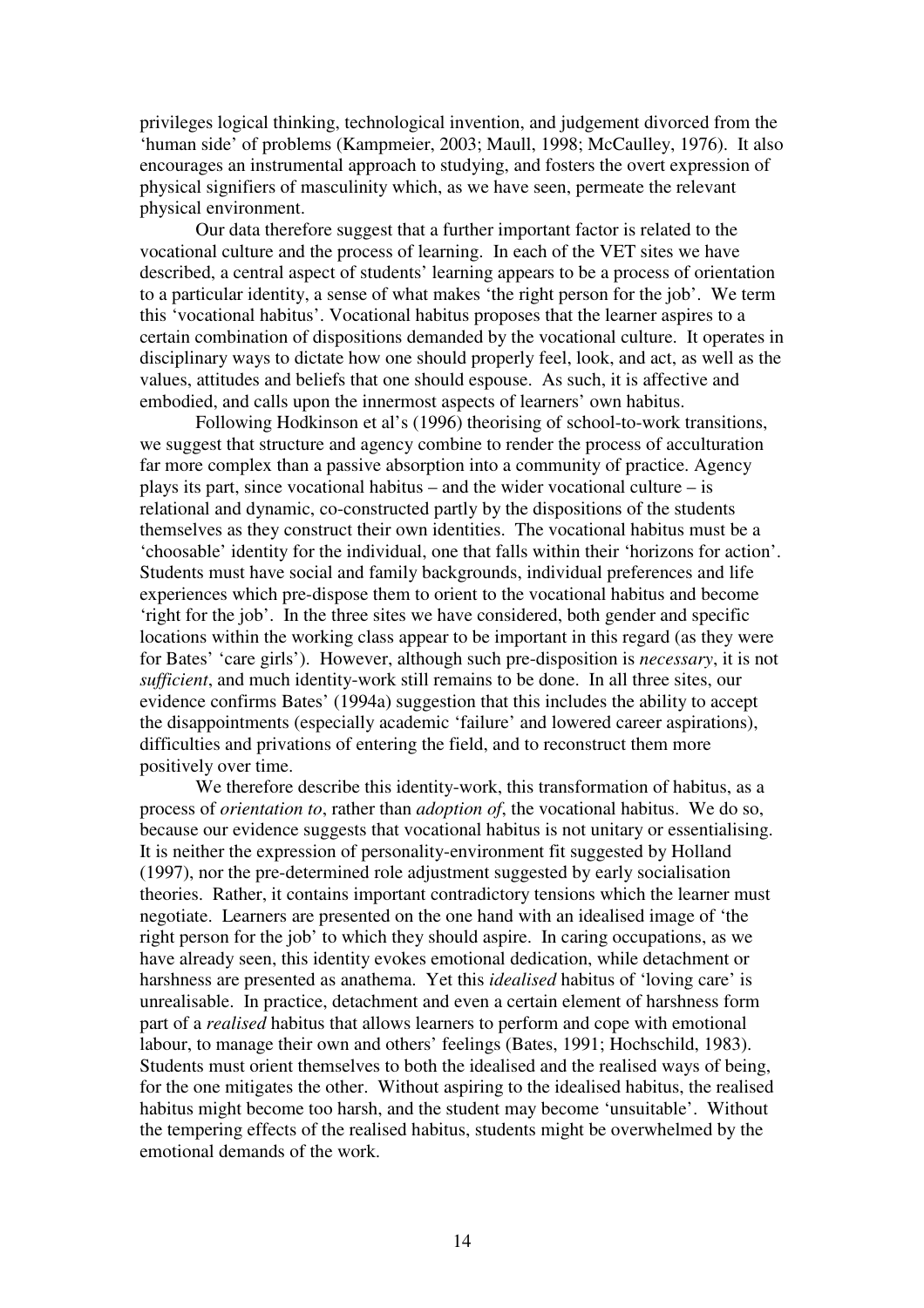On the surface, there appear to be fewer such tensions in the vocational habitus of electronic engineering than in the care courses, less disjuncture between idealised and realised identities. The vocational habitus promotes rational instrumentality as its ideal, but this also appears to be realised in students' practice within the learning site and field. The first engineering student we quoted rather exemplifies a sense of tensions resolved as he distances himself from the academic world of sixth form college and finds himself more comfortable in the engineering workplace with its 'holes and poles'. His becoming is reinforced by an easy sense of belonging, perceived by himself and his employer as a 'qualified engineer' already. Perhaps the most evident tension in this site is between the idealised identity of 'student' constructed by FE funding régimes – retained on their course, intrinsically motivated, attending regularly, and 'achieving' – and the realised identity of 'engineer' – able to persist and endure the course despite its perceived irrelevance and the often painful personal difficulties it presents. In this respect, the idealised vocational habitus is rational, detached, logical: but the realised habitus demands the emotional comfort of belonging, as well as disciplinary work to suppress painful feelings. Just because engineers' emotions are less visible, this does not mean they are absent. The invisibility of emotion in the culture of the engineering site may be explained by Bourdieu's observation that, '…both in social perception and in language, the masculine gender appears as non-marked, in a sense neuter, in opposition to the feminine, which is explicitly characterized' (2001, p.9).

We are mindful here of avoiding a purely deterministic view of vocational becoming: newcomers to a field or learning site do of course bring with them the possibility of engendering change (Lave and Wenger, 1991). However, where social structures impact strongly on the vocational culture and habitus through (for example) gender-stereotyping, change is difficult. Tutors are likely to be immersed in the vocational culture themselves, since most have usually been employed in the associated occupation before they became teachers in FE. It may be hard for them to perceive – let alone implement – opportunities for change. Where tutors have sought to transform the learning culture, this has sometimes depended on *changing themselves* rather than altering technical aspects of pedagogy or curriculum within the learning site (see Colley, 2002b). On an institutional level, colleges may present photographs of women doing engineering or male nursery nurses in their prospectus, as a way of trying to alter the community of practice by attracting newcomers with different 'characteristic biographies', but far more than this would seem necessary to challenge such established masculine or feminine vocational cultures. Cultural processes of VET, including individual choices and preferences, are more likely to be those of mutual reinforcement and cultural reproduction.

As Hodkinson and Bloomer (2000) have shown in the context of a sixth form college, the price of strongly inclusive learning cultures is very often the exclusion of those who do not 'fit'. Our data suggest that this is likely to be the result where an individual rejects or resists the vocational habitus. We have seen how that exclusionary process operated in the CACHE site for students who would or could not orient to the required vocational habitus. This resonates with Bates' argument that VET often serves to mediate 'between family background, education and the labour market through processes of screening young people for what were essentially social attributes' (1991, p.233), and subsequently acts as a disciplinary process to 'filter out' those who are unable to adapt to the demands of the vocational culture. This process may also be seen, however, to reflect agency on the part of the learner, resisting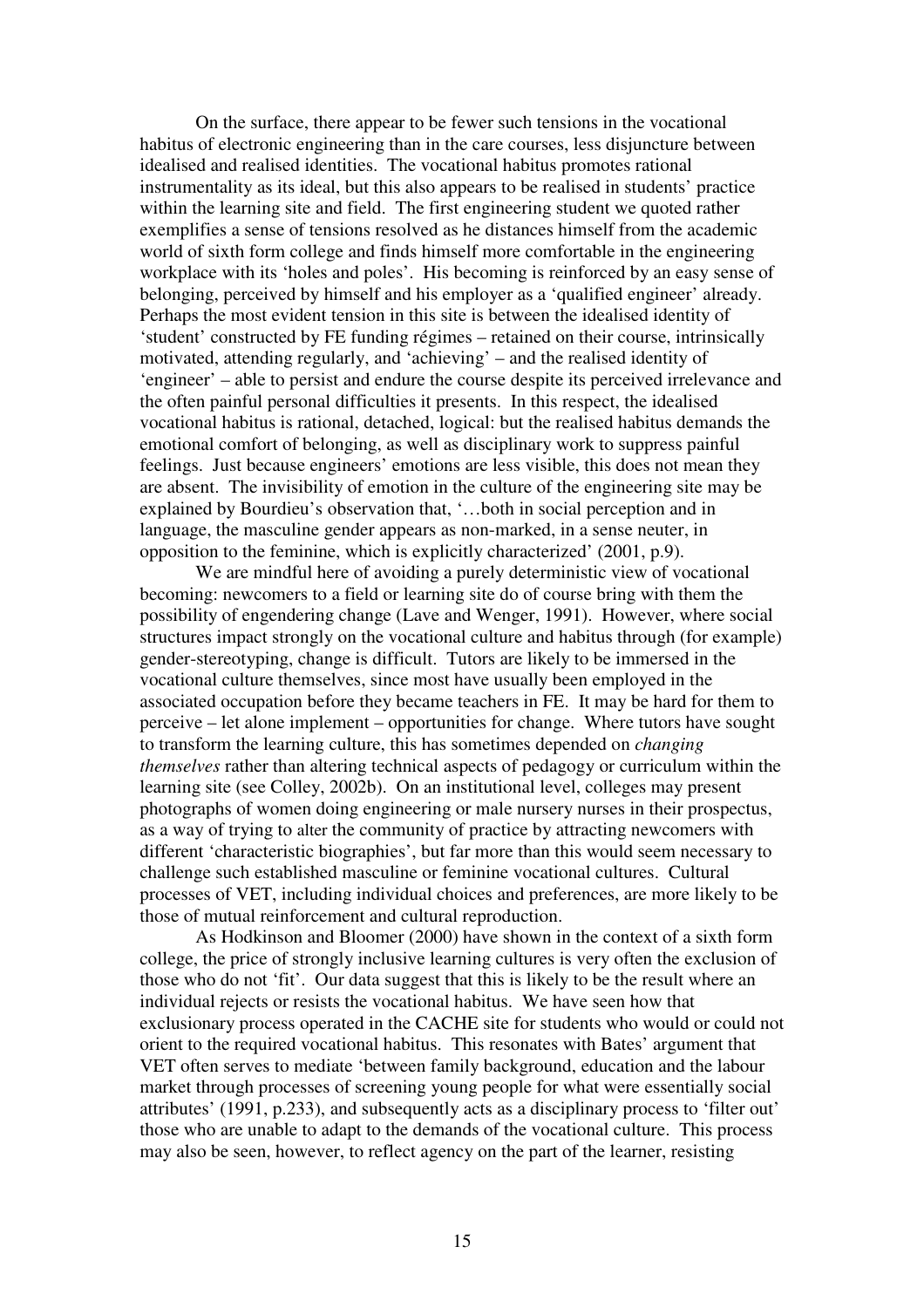'choices' imposed on them, and moving on to other options within their horizons for action.

The healthcare course appears to be less exclusionary, arguably because there is relatively low synergy between the college course and work placements, and this lessens both the potential and the demand for developing the requisite vocational habitus. Yet by the same token, the site also appears to be less including in terms of students' entry into the field of professional nursing and associated healthcare work, as suggested by students' tentative or lowered aspirations by the end of their course. (An example of a vocational learning site which offers little exposure to the vocational habitus can be seen in and Wahlberg and Gleeson's account (2004) of a Business Studies course, also within the TLC project. The tenuous nature of students' commitment to the official goals for the course appears to confirm our analysis here.) By contrast, in the engineering site, the workplace has already largely done the filtering work before students enter their college course, yet we can still see the way in which the learning site reinforces the vocational habitus. Moreover, disciplinary processes of VET are evident here too: the demands of completing the course are intense, the more so because of its perceived irrelevance. Full entry into the community of practice of engineers is still mediated and regulated by VET through its requirement for instrumental persistence and self-sacrifice in respect of family and social life.

It appears, then, that VET may fulfil its role of 'filtering' and disciplinary socialisation (Bates, 1991) to different degrees, depending on the extent to which it immerses students in the vocational culture and demands their orientation to the vocational habitus. In the three examples we have discussed, the healthcare site appears the least immersing in this sense. The childcare course is strongly immersing, evidenced by the growing – and eventually complete – sense of becoming a nursery nurse for successful students. The engineering course is so embedded in the vocational culture that its role is one of deepening the immersion of the workplace, and accordingly, learners often perceive themselves as engineers rather than as 'engineering students'.

The evidence from our learning sites suggests that the possibility of becoming depends upon both the conditions of the vocational field beyond the college and the learning site, and upon the habitus of the students. Close synergy between the college course and the work placement may allow more effective learning. But we have to note here that such learning may also involve the effective reproduction of social inequalities: for example, the ascription of working class girls to low-paid, low-status jobs such as personal care; the preservation of higher-paid, craft-status, technical work largely for working class men; and for both genders – although expressed in very different ways – the stressful demands of working upon one's own feelings in negotiating vocational habitus. Learning in VET should therefore be analysed in terms of classed and gendered relations of power within the vocational field, the educational field and society at large.

## **Vocational habitus conveys both sense and sensibility**

So what might our concept of 'vocational habitus' contribute to previous explanations of socialisation – and to our understanding of learning cultures in FE? We have been attempting to develop an understanding of this complex aspect of the cultural processes at work in three of our learning sites. One of the wider implications of the discussion is to question the dominant view that, in the era of late modernity, when there appears to be unprecedented choice and the decline of many traditional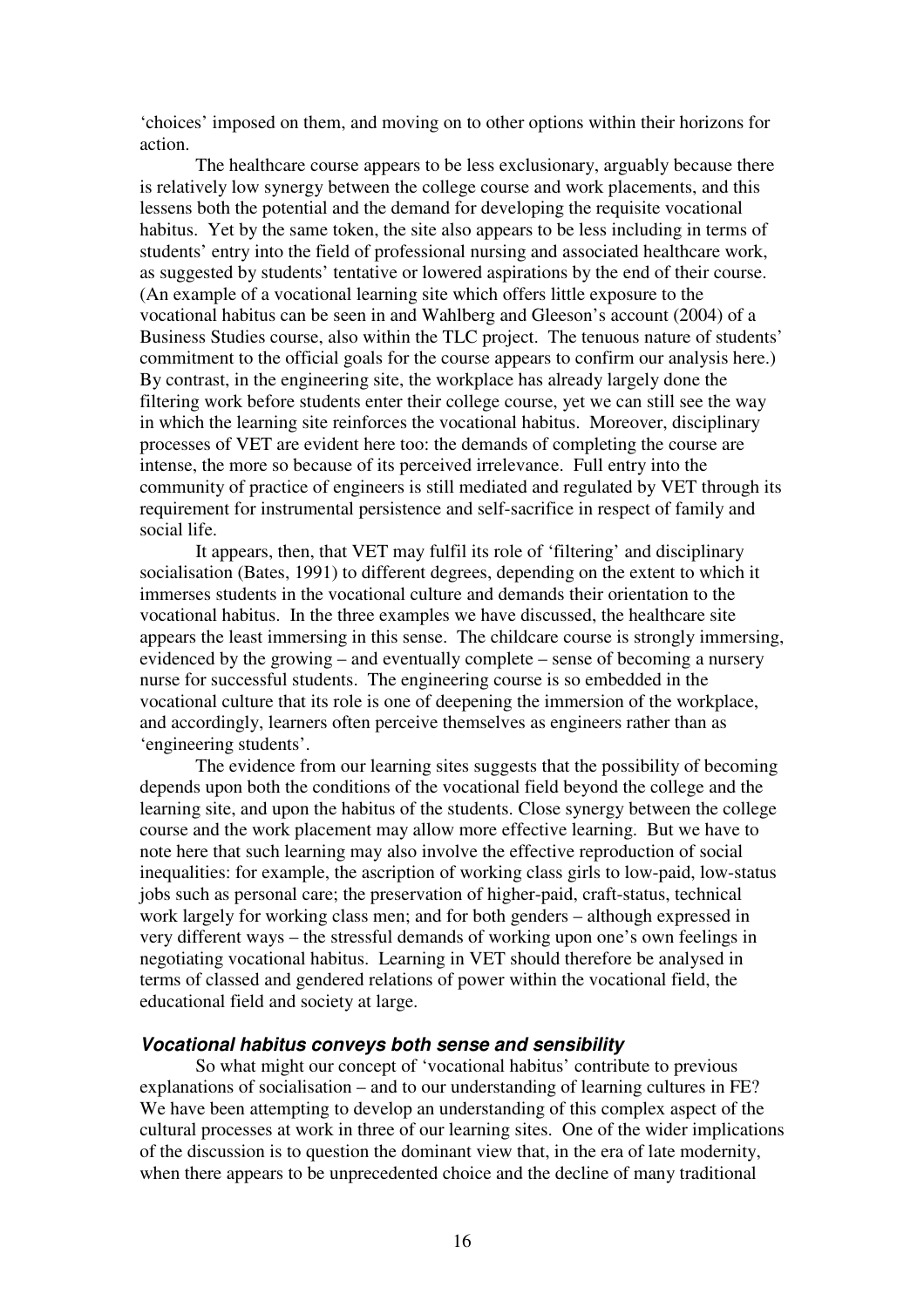forces and institutions, identity-work amounts largely to a 'reflexive project of the self' (see for example Giddens, 1991). Vocational habitus allows us a concept to help describe the fact that VET does encourage a 'reflexive project of the self', but that this project is often tightly bounded, both in relation to one's existing habitus, and in accordance with a disciplinary discourse about the self that one has to become. The process of learning as becoming is one that is actively co-constructed by students, but the possibilities are not boundless for most young people in VET.

 On the basis of our analysis and interpretation of vocational becoming in our three exemplar sites, we would argue that the concept of vocational habitus promises two developments.First, it expresses the original sense of the term 'vocation' as a 'calling', and therefore helps to convey the 'pull' of a vocational culture to include (and therefore also to exclude) people from certain social groupings. It expresses 'the necessary' in the 'choice of the necessary'. It appears to offer a tool for thinking about the way in which practices are regulated within that culture, in ways that produce new identities but also reproduce existing ones, such as gender stereotypes. It therefore expresses 'sense', as a sense of one's 'proper place', and conveys what Bourdieu describes as '*un sens pratique*', 'practical common sense'. Such 'sense' is an apparently natural – but always socially constructed – sense of the 'right way' to be and to behave in the workplace (Bourdieu, 1977).

Second, it may help us understand the importance of emotional aspects of learning revealed by our data. The Concise Oxford Dictionary states that a vocation is employment that 'requires dedication', and Heller (1979) argues that feelings and morals also have to be learned, along with thoughts and actions. Vocational habitus offers a way of expressing how these learning sites shape students' ability to respond to complex emotional influences and demands within the vocational culture. It can therefore convey not only 'sense' but also 'sensibility'. In doing so, it renders visible aspects of the hidden curriculum of these learning sites, and in particular the role of class and gender in socially reproductive processes. This brings us back to the starting point of this paper: the relationship between the process of learning and the construction of identity. As has been suggested by Roseneil and Seymour (1999, p. 2):

All identities are not equally available to all of us, and all identities are not equally culturally valued. Identities are fundamentally enmeshed in relations of power.

### **Conclusions**

 If we are to 'think more about the process of learning' in VET as Jessup (1991) urged, we need to think about learning more broadly than official accounts suggest. We need to consider its social, cultural and emotional aspects, its unwritten and hidden curricula, and go beyond explanations related to prescribed curricula and the acquisition of technical skills and knowledge. VET may be different from learning solely in the workplace, but it is deeply influenced by patterns of employment and social role allocation that are established *outside the college*.

 In these VET sites at least, our data supports the view that learning entails a process of becoming. Students find themselves included as they orient themselves to a vocational habitus – a set of dispositions derived from both idealised and realised identities, and informed by the notions and guiding ideologies of the vocational culture. The concept of vocational habitus allows us to think about 'sense' – the sense of one's proper place. It expresses the structural pull that certain occupations have for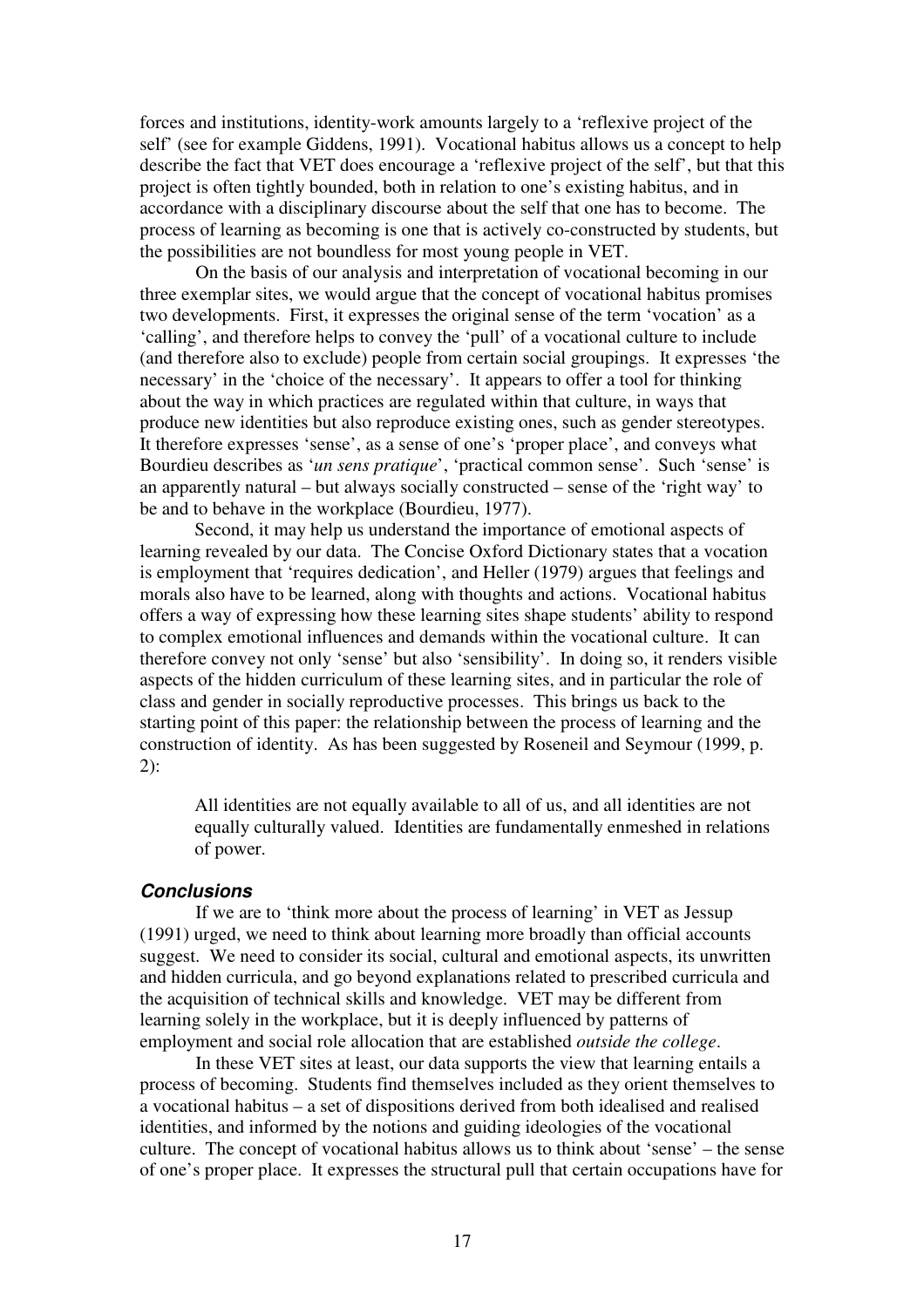young people from 'characteristic biographies/trajectories' (Lave & Wenger, 1991, p.55), and the agentic ways in which vocational cultures are co-constructed by students, tutors and dominant discourses within VET. Vocational habitus can also remind us of 'sensibility', in helping us to think about emotional aspects of learning, and the deep engagement that VET demands of young people as they move into particular sectors of the labour market.

 All of this suggests that learning cultures do indeed work to transform those who enter them, but that attempts to transform learning cultures in VET may themselves be difficult to effect. Such transformations implicate the complex and mutually constituting relationships between the field of a vocational culture and the formation of the vocational habitus.In this setting, initiatives which reflect dominant concepts of learning, and which fail to account for learning as becoming, appear least likely to impact beneficially on learning cultures.

## **Acknowledgments**

- 1. *Transforming Learning Cultures in Further Education* is funded by the Economic and Social Research Council within Phase II of its Teaching and Learning Research Programme (Award No. L139251025).
- 2. We are grateful to the rest of the TLC project team for their contributions to the development of this paper.
- 3. We are also grateful to the anonymous referees of this journal for their comments.

**Project Website:** http://www.ex.ac.uk/sell/tlc

## **Project contact:**

Hilary Olek, Project Administrator, University of Exeter, School of Education and Lifelong Learning, Heavitree Road, Exeter EX1 2LU. Tel 01392-264865 e-mail: H.E.Olek@ex.ac.uk

## **References**

- Armitage, A., Byant, R., Dunnill, R., Hayes, D., Hudson, A., Kent, J., Lawes, S. & Renwick, M. (2003) *Teaching and Training in Post-Compulsory Education,* 2nd edn. Maidenhead: Open University Press.
- Bates, I. (1984) From vocational guidance to life skills: historical perspectives on careers education, in I. Bates, J. Clarke, P. Cohen, D. Finn, R. Moore, & P. Willis (Eds) *Schooling for the Dole? The New Vocationalism.* London: Macmillan.
- Bates, I. (1991) Closely observed training: an exploration of links between social structures, training & identity, *International Studies in Sociology of Education* 1, pp. 225-243.
- Bates, I. (1994a) A job which is 'right for me'? Social class, gender and individualization, in I. Bates, & G. Riseborough (Eds) *Youth and Inequality*. Buckingham: Open University Press.
- Bates, I. (1994b) 'When I have my own studio…': the making and shaping of 'designer' careers, in I.Bates, & G.Riseborough (Eds) *Youth and Inequality.* Buckingham: Open University Press.
- Bernstein, B. (1971) On the classification and framing of educational knowledge, in M.D.F. Young (Ed) *Knowledge and Control: New Directions for the Sociology of Education.* London: Collier-Macmillan.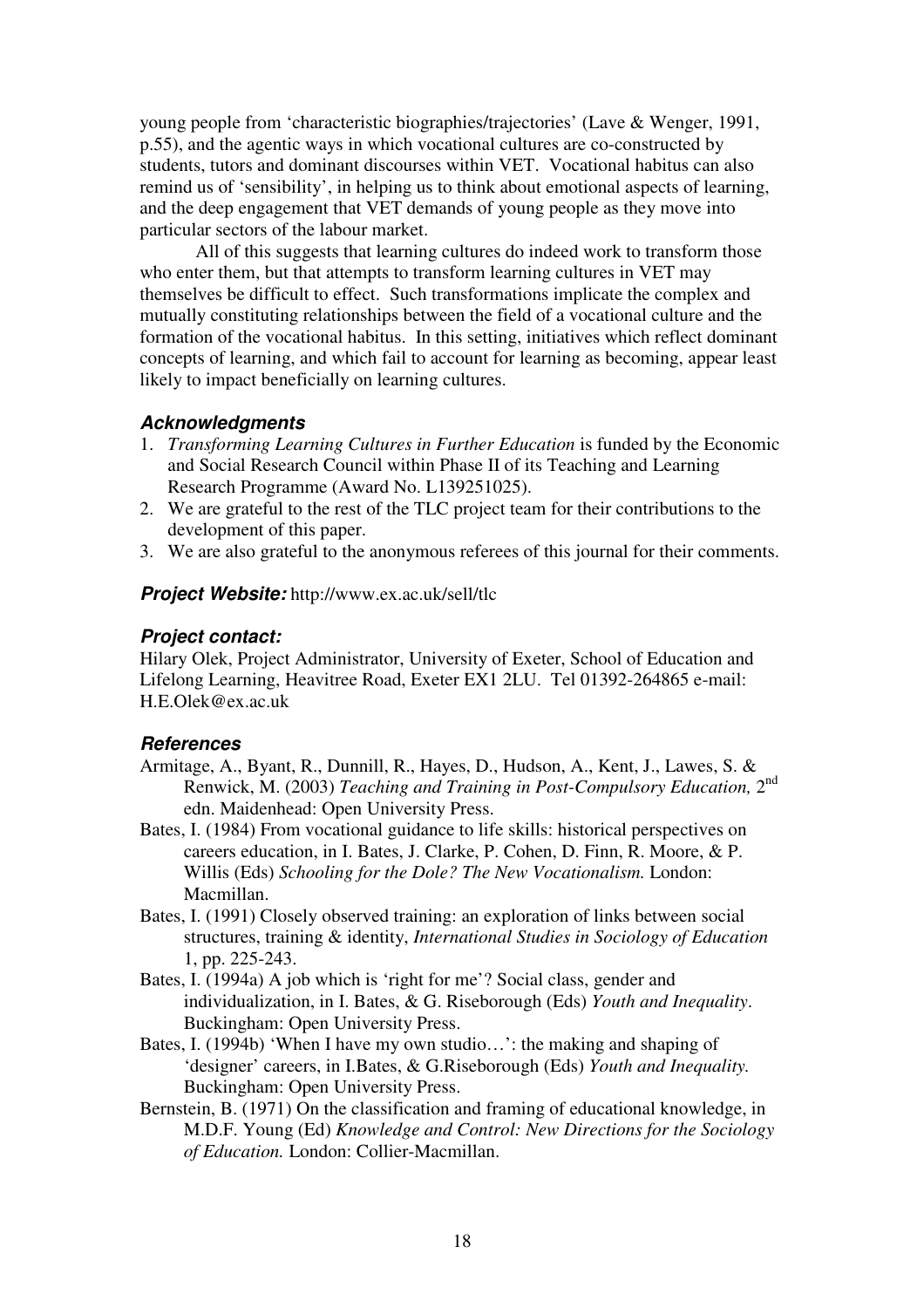Bourdieu, P. (1977) *Outline of A Theory of Practice.* Cambridge: Cambridge University Press.

Bourdieu, P. (1982) *Leçon sur la leçon.* Paris: Les Editions de Minuit.

Bourdieu, P. (1986) *Distinction: A Social Critique of the Judgement of Taste.* London: Routledge.

- Bourdieu, P. (2001) *Masculine Domination* (trans. R.Nice). Cambridge: Polity.
- Castling, A. (1996) *Competence-based Teaching and Training.* London: City & Guilds Macmillan.
- Coffey, A. & Atkinson, P. (1994) *Occupational Socialization and Working Lives.* Cardiff Papers in Qualitative Research. Aldershot: Avebury.
- Colley, H. (2001) Righting re-writings of the myth of Mentor: a critical perspective on career guidance mentoring, *British Journal of Guidance and Counselling,* 29 (2), pp. 177-198.
- Colley, H. (2002a) CACHE Diploma case study 2. Unpublished TLC Project Working Paper.
- Colley, H. (2002b) From childcare practitioner to FE tutor: biography, vocational culture and gender in the transition of professional identities, paper presented at the British Educational Research Association Annual Conference, University of Exeter, 12-14 September 2002.
- Colley, H. (2003a) 'Children can wind you up!': learning to labour in the nursery, paper presented at the Gender and Education Association Conference: Revisiting Feminist Perspectives on Gender and Education, University of Sheffield, 14-16 April 2003.
- Colley, H. (2003b) Learning to do emotional labour: class, gender and the reform of habitus in the training of nursery nurses, paper presented at the conference Experiential, Community and Workbased: Researching Learning outside the Academy, Centre for Research in Lifelong Learning, Glasgow Caledonian University, 27-29 June 2003.
- Colley, H., Hodkinson, P. & Malcolm, J. (2003) *Informality and Formality in Learning.* London: Learning & Skills Research Centre.

Curzon, L.B. (Ed) (1990) *Teaching in Further Education*, 4<sup>th</sup> edn. London: Cassell. Davies, J. & Tedder, M. (2004) [*title of paper in same JVET issue*]

Department for Education & Skills (2001) Participation in education, training and employment by 16-18 year olds in England: 1999 & 2000, Statistical First Release 30/2001. Available at

*http://www.dfes.gov.uk/rsgateway/DB/SFR/s000273/sfr30-2001.pdf,* accessed on 10 December 2003.

- Edward, N.S. & Middleton, J.C.R. (2001) Occupational socialisation a new model of the engineer's formation, paper presented at the International Conference on Engineering Education at Oslo, 6-10 August 2001.
- Frykholm, C.-U. & Nitzler, R. (1993) Working life as a pedagogical discourse: empirical studies of vocational and career education based on theories of Bourdieu and Bernstein, *Journal of Curriculum Studies,* 25 (5), pp. 433-444.
- FENTO (2003) Standards for teaching and supporting learning in further education in England and Wales. Available at *http://www.fento.org/staff\_dev/teach\_stan.pdf*, accessed on 10 December 2003.
- Giddens, A. (1991) *Modernity and Self-Identity: Self and Society in the Late Modern Age.* Cambridge: Polity Press
- Wahlberg, M. & Gleeson, D. (2004) [*title of paper in same JVET issue*]
- Heller, A. (1979) *A Theory of Feelings.* Assen: Van Gorcum.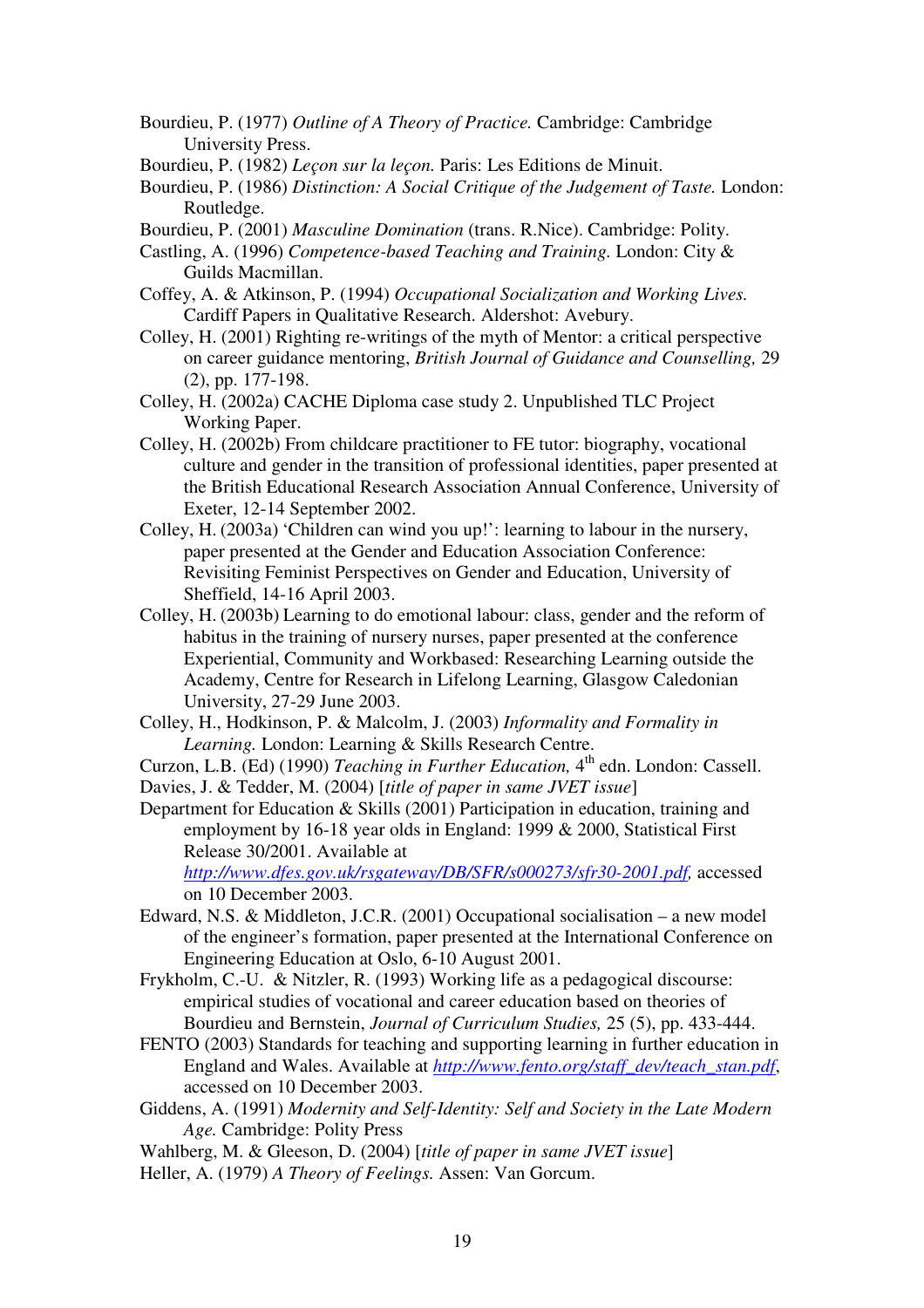- Herriot, P. & Pemberton, C. (1996) Contracting careers, *Human Relations,* 49, pp. 757-790.
- Hochschild, A.R. (1983) *The Managed Heart: Commercialization of Human Feeling.* Berkeley & Los Angeles: University of California Press.
- Hodkinson, P., Sparkes, A.C., & Hodkinson, H. (1996) *Triumphs and Tears: Young People, Markets and the Transition from School to Work.* London: David Fulton.
- Hodkinson, P. & Bloomer, M. (2000) Stokingham Sixth Form College: institutional culture and dispositions to learning, *British Journal of Sociology of Education,* 21 (2), pp. 187-202.
- Hodkinson, P. & James, D. (2004) [*title of paper in same JVET issue*]
- Holland, J.L. (1959) A Theory of Vocational Choice, *Journal of Counseling Psychology*, 6, pp. 35-45.
- Holland, J.L. (1997) *Making Vocational Choices: A theory of vocational personalities and work environments,* 3rd edn. Odessa: Psychological Assessment Resources.
- Honey, P. & Mumford, A. (1992) *The Manual of Learning Styles.* Maidenhead: Peter Honey.
- James, D. & Diment, K. (2002) HNC Engineering case study. Unpublished TLC Project Working Paper.
- James, N. (1989) Emotional labour: skill and work in the social regulation of feelings, *Sociological Review*, 37(1), pp. 15-42.
- Jessup, G. (1991) *Outcomes: NVQs and the Emerging Model of Education and Training.* London: Falmer Press.
- Kampmeier, A.S. (Ed) (2003) *Gender and Qualification: Final Report*. Flensburg: University of Flensburg.
- Killeen, J. (1996) Career theory, in A.G. Watts, B. Law, J. Killeen, J.M. Kidd, & R. Hawthorn, *Rethinking Careers Education and Guidance: Theory, Policy and Practice.* London: Routledge.
- Lave, J. & Wenger, E. (1991) *Situated Learning.* Cambridge: Cambridge University Press.
- Low Pay Unit (2002) Occupational pay rates: nursery nurses. Available at *http://www.lowpayunit.org.uk/research/payrates/nurserynurse.shtml*, accessed on 30 July 2003.
- Maull, W.M. (1998) *An Investigation into the Development of Engineering Students' Conceptual Understandings of Mathematics.* Unpublished PhD thesis, University of Plymouth.
- McCaulley, M.H. (1976) Psychological types in engineering: implications for teaching, *Engineering Education,* 66, pp. 729-736.
- Reece, I. & Walker, S. (1996) *A practical guide to Teaching, Training and Learning.* Sunderland: Business Education Publishers Limited.
- Rikowski, G. (2001) Education for industry: a complex technicism, *Journal of Education & Work,* 14(1), pp. 29-49.
- Riseborough, G. (1994a) Learning a living or living a learning? An ethnography of BTEC National Diploma students, in I. Bates, & G. Riseborough (Eds) *Youth and Inequality.* Buckingham: Open University Press.
- Riseborough, G. (1994b) GBH the Gobbo Barmy Harmy: one day in the life of 'the YTS boys', in I. Bates, & G. Riseborough (Eds) *Youth and Inequality.* Buckingham: Open University Press.
- Roseneil, S. & Seymour, J. (1999) *Practising Identities: Power and Resistance.* Basingstoke: Macmillan Press.